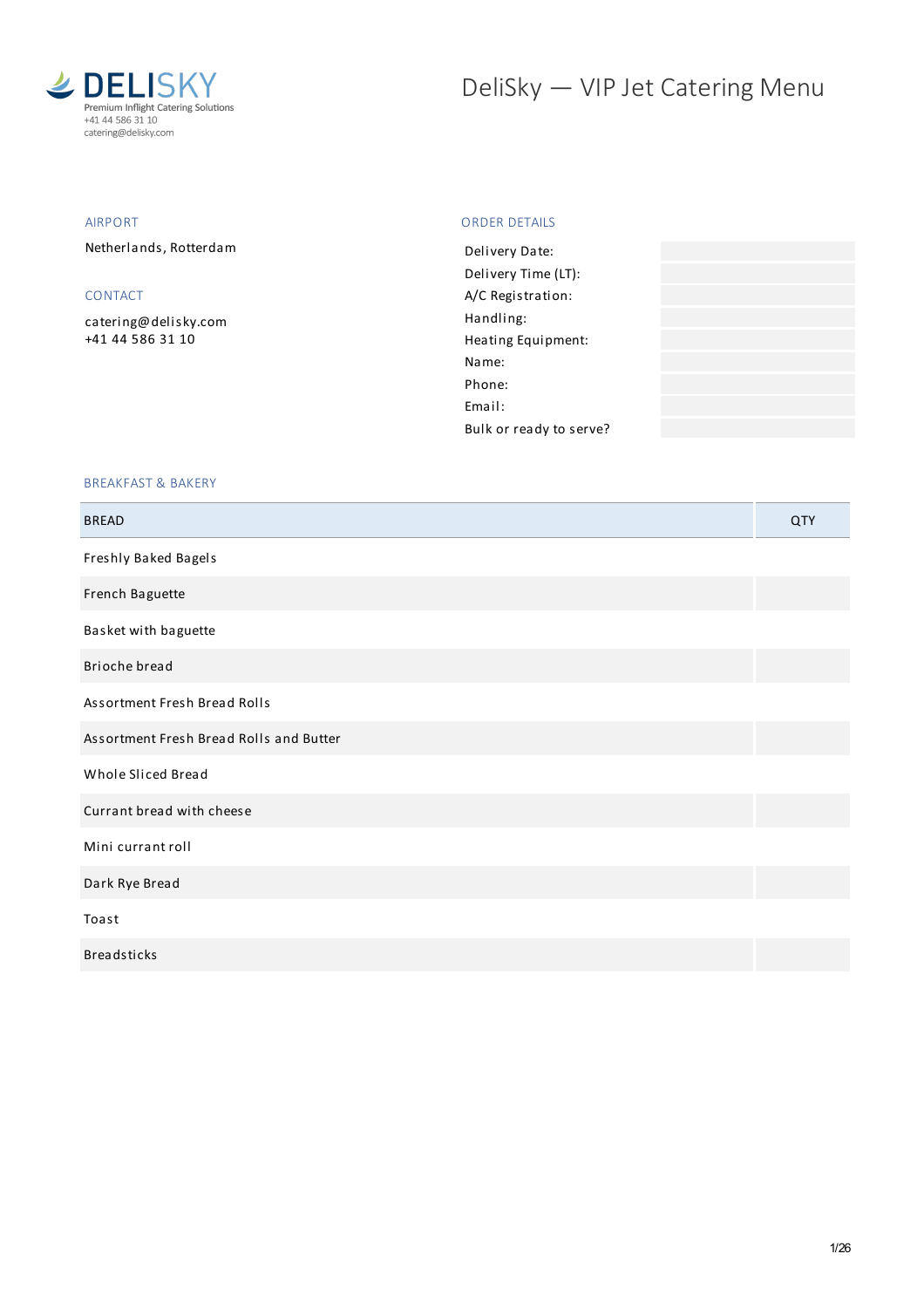| <b>PASTRIES</b>                                 | <b>QTY</b> |
|-------------------------------------------------|------------|
| Chocolate Bread                                 |            |
| Croissant                                       |            |
| Mini Croissant                                  |            |
| Mini Croissants Filled                          |            |
| Croissants Plain with Butter and Jam            |            |
| Danish, Muffin and Croissant Basket, per person |            |
| Mini Muffin                                     |            |
| Muffin                                          |            |
| Gingerbread                                     |            |
| Pastries                                        |            |
| Danish. Pastries                                |            |
| <b>French Pastries</b>                          |            |
|                                                 |            |
| <b>CONDIMENTS</b>                               | <b>QTY</b> |
| Jam Selection                                   |            |
| Ketchup                                         |            |
| Mayonaise                                       |            |
| <b>Butter Pads</b>                              |            |

Bircher Musli

Isigny Butter pads

Fresh butter roses

Fresh Butter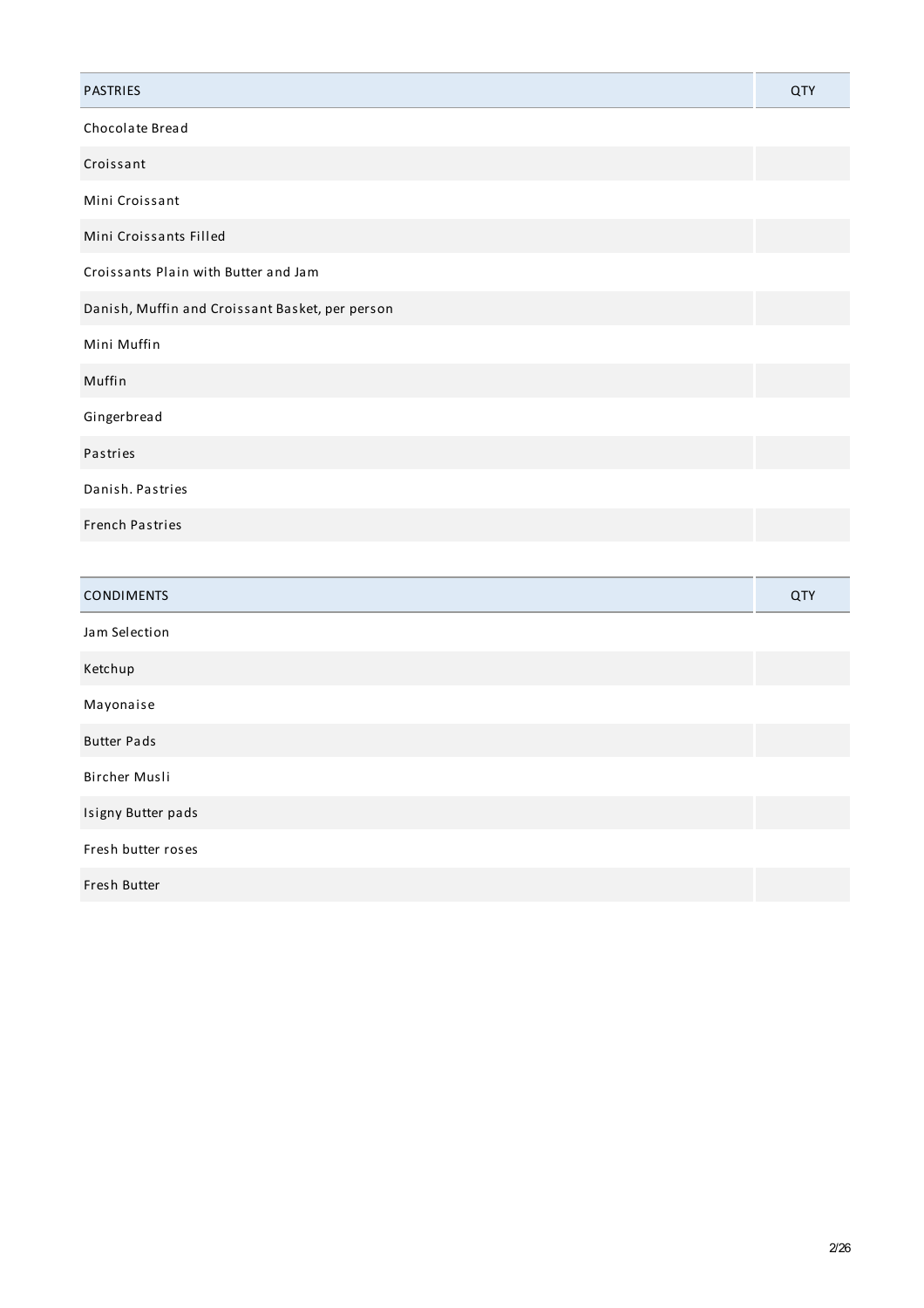| <b>YOGHURTS</b>                                          | QTY |
|----------------------------------------------------------|-----|
| Actimel                                                  |     |
| Greek Yogurt                                             |     |
| Fruit Yogurt                                             |     |
| Yogurt Dip                                               |     |
| Plain Yogurt, 0.5 Liter                                  |     |
| Plain Yogurt                                             |     |
| Plain Yogurt, 1 Liter                                    |     |
| Yogurt Parfait with berries                              |     |
|                                                          |     |
| CEREALS                                                  | QTY |
| Cornflakes                                               |     |
|                                                          |     |
| <b>BLINIS &amp; PANCAKES</b>                             | QTY |
| Country Pancakes with Butter and Maple Syrup, per person |     |
| <b>COLD CUTS</b>                                         | QTY |
| Sliced Dutch Cheese                                      |     |
| Sliced cheese and cold cuts                              |     |
| Sliced cheese and cold cuts small individual             |     |
| Mixed Cold Cuts                                          |     |
|                                                          |     |
| <b>MUESLI &amp; FRUITS</b>                               | QTY |
| Yogurt and Muesli                                        |     |
| Cruesli                                                  |     |
| Muesli                                                   |     |
| Granola                                                  |     |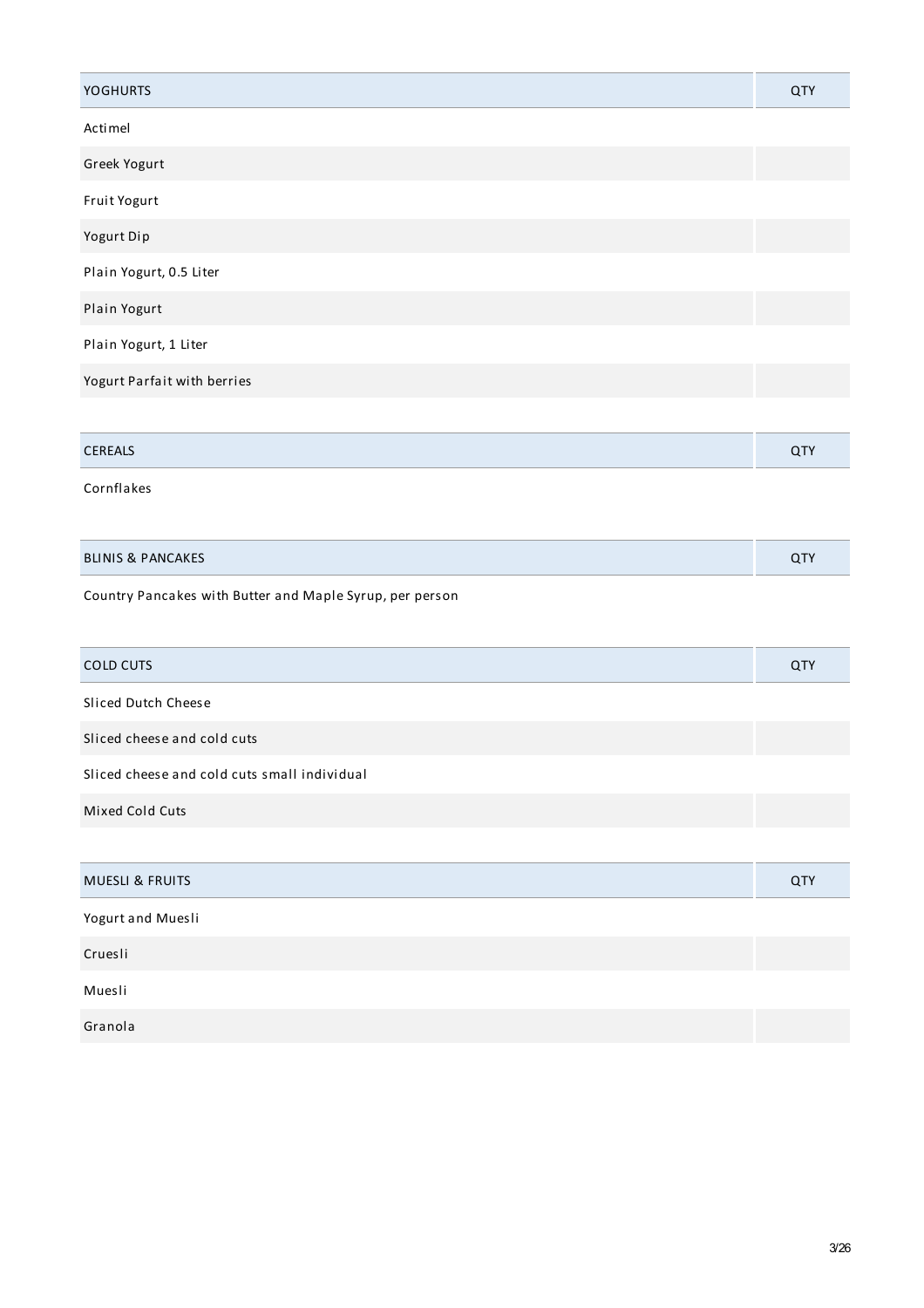| <b>HOT BREAKFAST</b>       | <b>QTY</b> |
|----------------------------|------------|
| Breakfast Burrito          |            |
| Eggs Benedict              |            |
| Eggs Florentine            |            |
| <b>Boiled Egg</b>          |            |
| Fried Egg                  |            |
| Egg White Omelet           |            |
| Filled eggwhite omelet     |            |
| <b>Filled Omelet</b>       |            |
| Plain Omelet               |            |
| Scrambled Eggs, per person |            |
| Crispy Bacon, per person   |            |
| <b>Grilled Tomatoes</b>    |            |
| Grilled Mushrooms          |            |
| <b>Breakfast Potatoes</b>  |            |
| Hash Browns                |            |
| Breakfast Sausages         |            |
| <b>Baked Beans</b>         |            |
| Oatmeal                    |            |
| Porridge                   |            |

| <b>COLD BREAKFAST SETS</b> | QTY |
|----------------------------|-----|
| Gourmet boxed breakfast    |     |
| Vip Kosher Breakfast       |     |
| Continental Breakfast Tray |     |
| Vip Cold Breakfast tray    |     |
|                            |     |

| <b>HOT BREAKFAST SETS</b>     | <b>QTY</b> |
|-------------------------------|------------|
| VIP Hot Breakfast             |            |
| Traditional English Breakfast |            |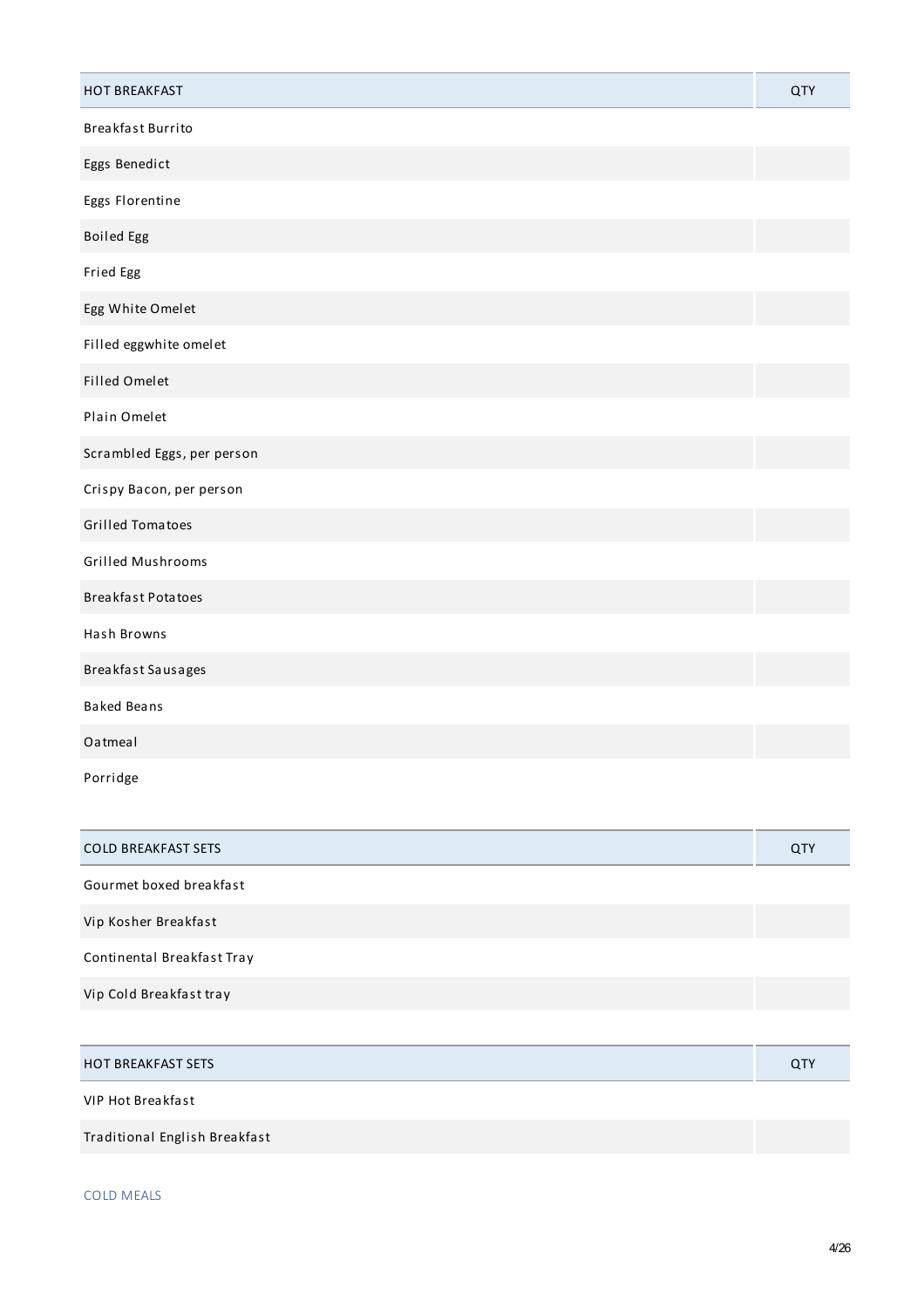| <b>CRUDITEES</b>           |  |
|----------------------------|--|
| Candiana miala 9 Bianomena |  |

Crudites with 2 Dipsauces

Crudites with 2 Dipsauces, small wave plate

Crudites with 2 Dipsauces, middle wave plate

| <b>SNACKS</b>                             | <b>QTY</b> |
|-------------------------------------------|------------|
| <b>Mixed Nuts</b>                         |            |
| Crisps                                    |            |
| <b>Nuts</b>                               |            |
| Pringles Large                            |            |
| Vegan bars                                |            |
| Crackers, per box                         |            |
| Crackers                                  |            |
| Chocolate Egg Kinder                      |            |
| Tortilla Chips with dip                   |            |
|                                           |            |
| CANAPÉS                                   | QTY        |
| Assortment Luxe Canapes                   |            |
|                                           |            |
| <b>FINGER FOODS</b>                       | <b>QTY</b> |
| Amuse in glass                            |            |
| Luxe Spoon Amuse                          |            |
| Mini Skewer<br>parmaham with melon/shrimp |            |
| Tomato and Mozzerella Skewers             |            |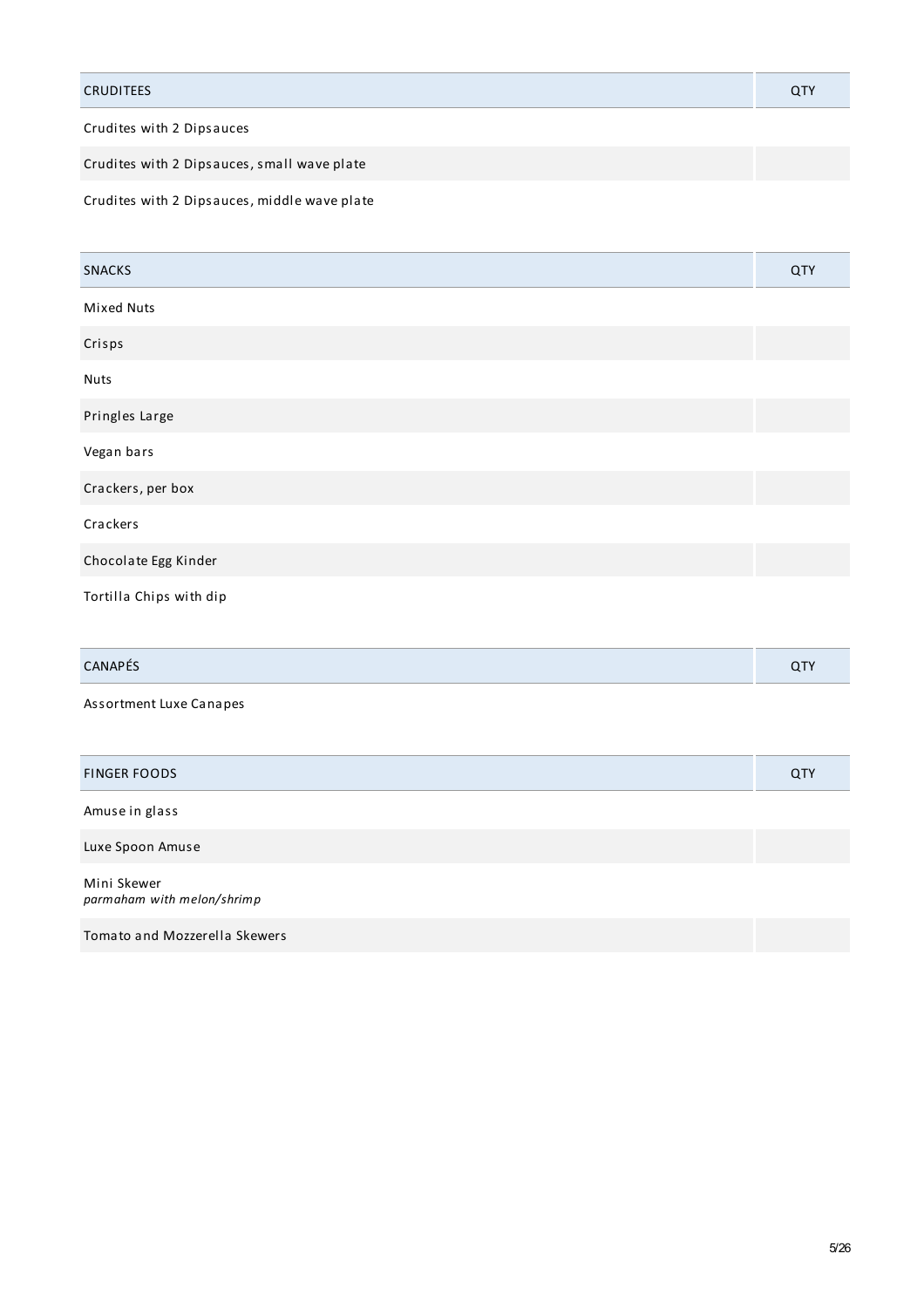| SANDWICHES                                     | QTY |
|------------------------------------------------|-----|
| Bagel Basket with Cream Cheese, Butter and Jam |     |
| Freshly Baked Bagel with Filling               |     |
| Grilled Panini                                 |     |
| Luxe Filled Baguette                           |     |
| Ciabatta Sandwich                              |     |
| Luxe Filled Pistolet                           |     |
| Luxe Filled Baguette with White Tuna           |     |
| Luxe Assortment Filled Breadroll sandwiches    |     |
| Grilled sandwich with garnish                  |     |
| Filled Multigrain triangle                     |     |
| Meatball sandwich                              |     |
| Croissant with cream                           |     |
| Croissant Ham and cheese                       |     |
| Deli Style Sandwich with Condiments            |     |
| Gluten Free Sandwich                           |     |
| American Style Sandwich                        |     |
| Croquette sandwich with mustard                |     |
| Child Friendly Sandwich                        |     |
| Closed Sandwich                                |     |
| Executive Club Sandwich                        |     |
| Club Sandwich (mini)                           |     |
| Executive Club Sandwich smoked salmon          |     |
| Fingerstyle Sandwich                           |     |
| Cocktail Sandwich                              |     |
| Dutch Open Sandwich                            |     |
| Mini closed sandwich                           |     |
| Rustic Sandwich                                |     |
| Croquette sandwich                             |     |
|                                                |     |

| <b>ANTIPASTI</b> | --<br>$\sim$ |
|------------------|--------------|
|                  |              |

Antipasta with Homemade Crackers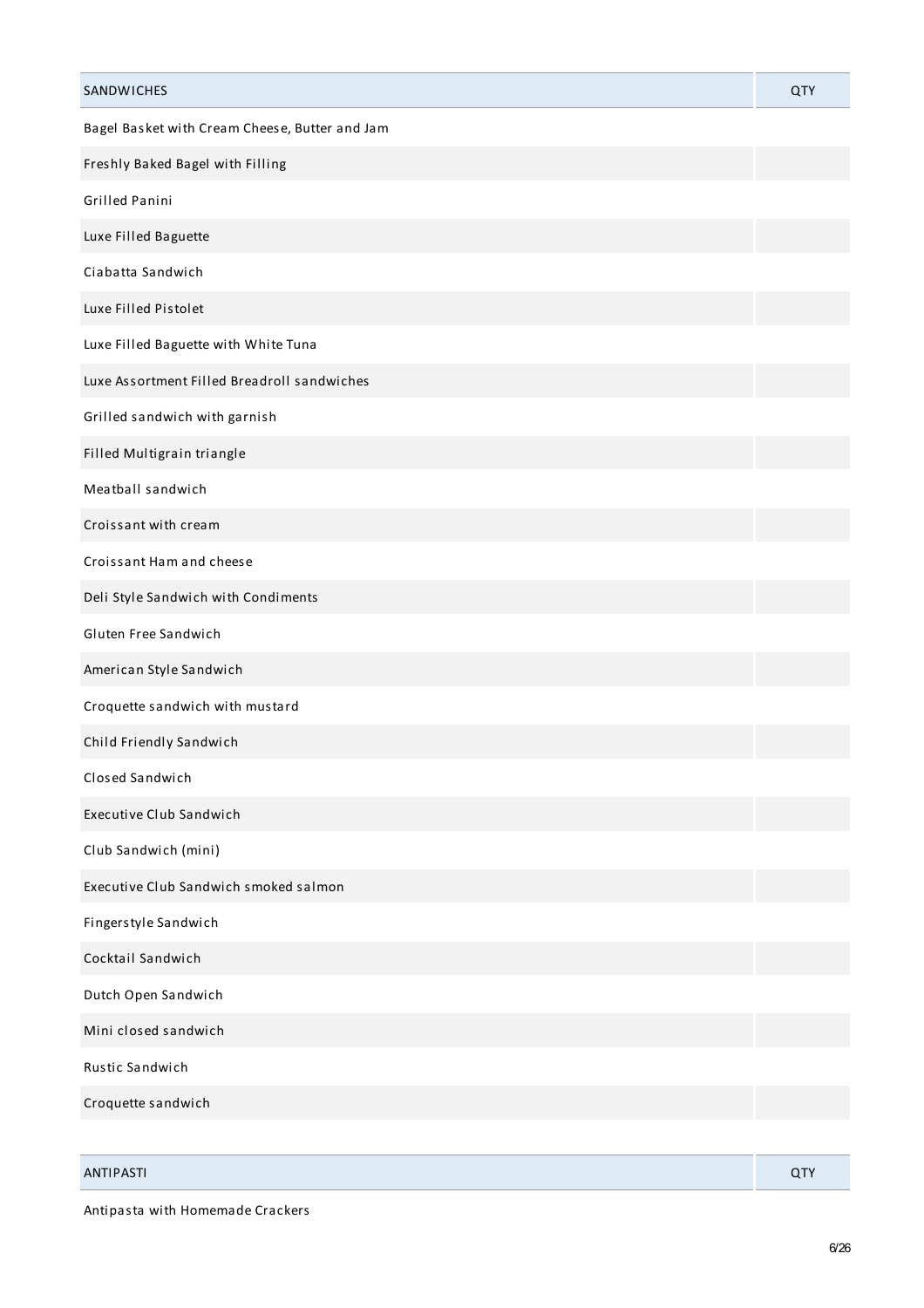| <b>VEGAN</b>        | QTY |
|---------------------|-----|
| Filled Wrap         |     |
| 1/2 Wraps           |     |
| <b>Filled Wraps</b> |     |
| Mini Wraps          |     |
|                     |     |

Mini Wraps

| <b>STARTERS</b>                            | QTY |
|--------------------------------------------|-----|
| Rice Wrap                                  |     |
| Salmon Tartare                             |     |
| The Delicatessen                           |     |
| Bitterballen with mustard                  |     |
| Beef Carpaccio                             |     |
| Carpaccio Salad                            |     |
| Foie Gras with toast                       |     |
| Parma Ham with Melon                       |     |
| Pata Negra                                 |     |
| Vitello Tonnato                            |     |
| Tuna Carpaccio                             |     |
| Smoked Duckbreast with a Pear Chutney      |     |
| Balik Sjomga with Garnish                  |     |
| Crispy Shrimp with Garnish, per person     |     |
| Cajun Gamba, per person                    |     |
| Smoked Salmon with Garnish, per person     |     |
| Smoked Salmon with Cream Cheese and Bagels |     |
| Smoked Salmon Package ca, 1.2 kilo         |     |
| Herring with Garnish                       |     |
| King Crab, 150 gr                          |     |
| King Crab cocktail                         |     |
| Shrimp Cocktail                            |     |
| Smoked Mackerel                            |     |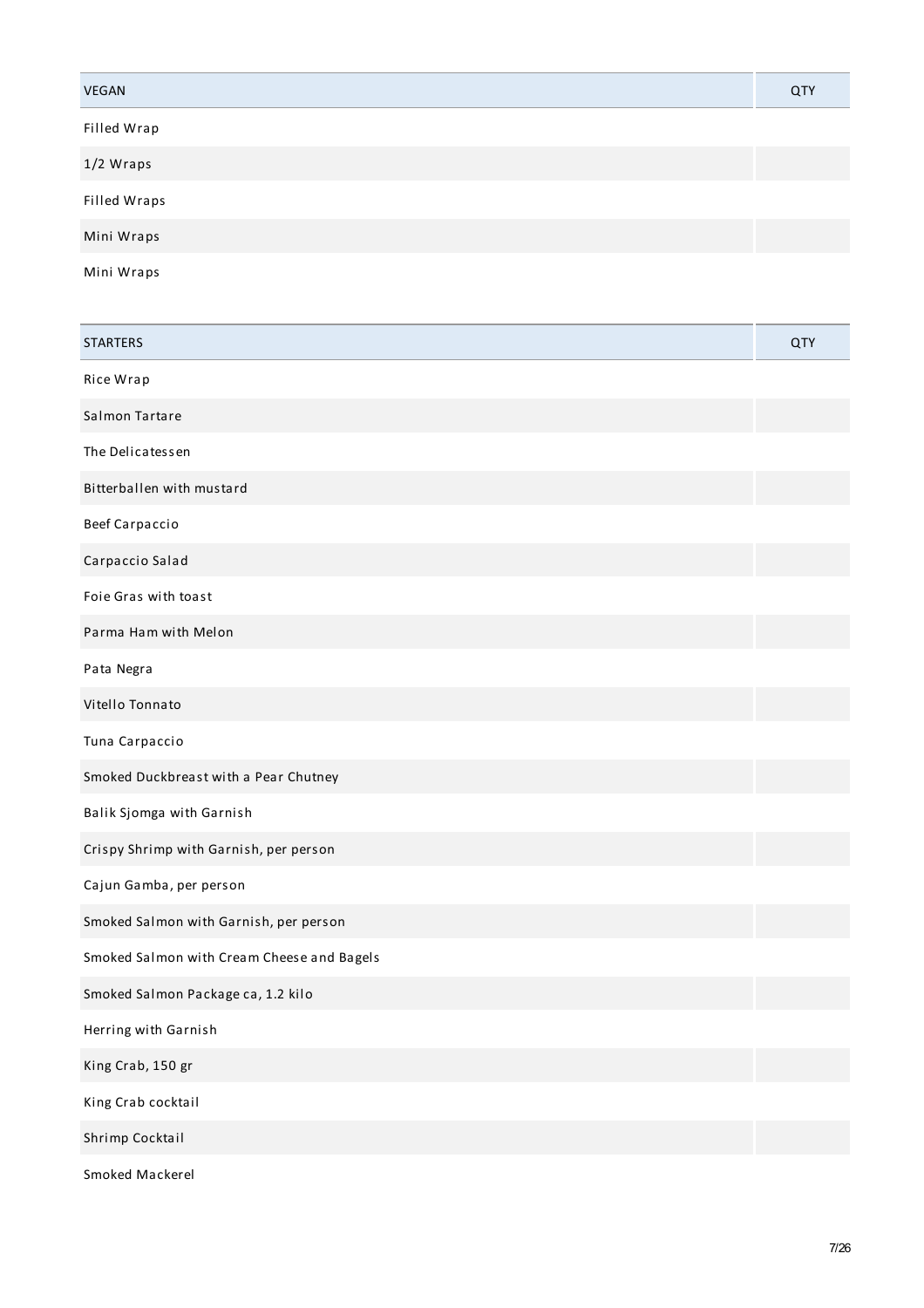| <b>SUSHI</b>                     | QTY |
|----------------------------------|-----|
| Assortment Sashimi, per person   |     |
| Sushi and Sashimi on green plate |     |
| Sushi and Sashimi, per person    |     |
| Assortment Sushi, per person     |     |
| Sushi, per piece                 |     |
| Sashimi, per piece               |     |

| <b>SALADS</b>                                 | QTY |
|-----------------------------------------------|-----|
| Green Salad                                   |     |
| Side Salad                                    |     |
| Caesar Salad                                  |     |
| Caesar Salad with Grilled Chicken             |     |
| Caprese Salad                                 |     |
| Cobb Salad                                    |     |
| Greek Salad                                   |     |
| Mixed salad                                   |     |
| Grilled Tuna salad                            |     |
| Main Meal salad                               |     |
| Mixed leaves with sauteed mushrooms           |     |
| Mozzarella and Tomato Salad                   |     |
| Pasta Salad                                   |     |
| Rocket salad with crispy bacon                |     |
| Salad with grilled vegetables and beef strips |     |
| Salad with Grilled Chicken Breast             |     |
| Lobster Salad                                 |     |
| Salad with Fish                               |     |
| Tomato Salad                                  |     |
| Tuna Fish Salad                               |     |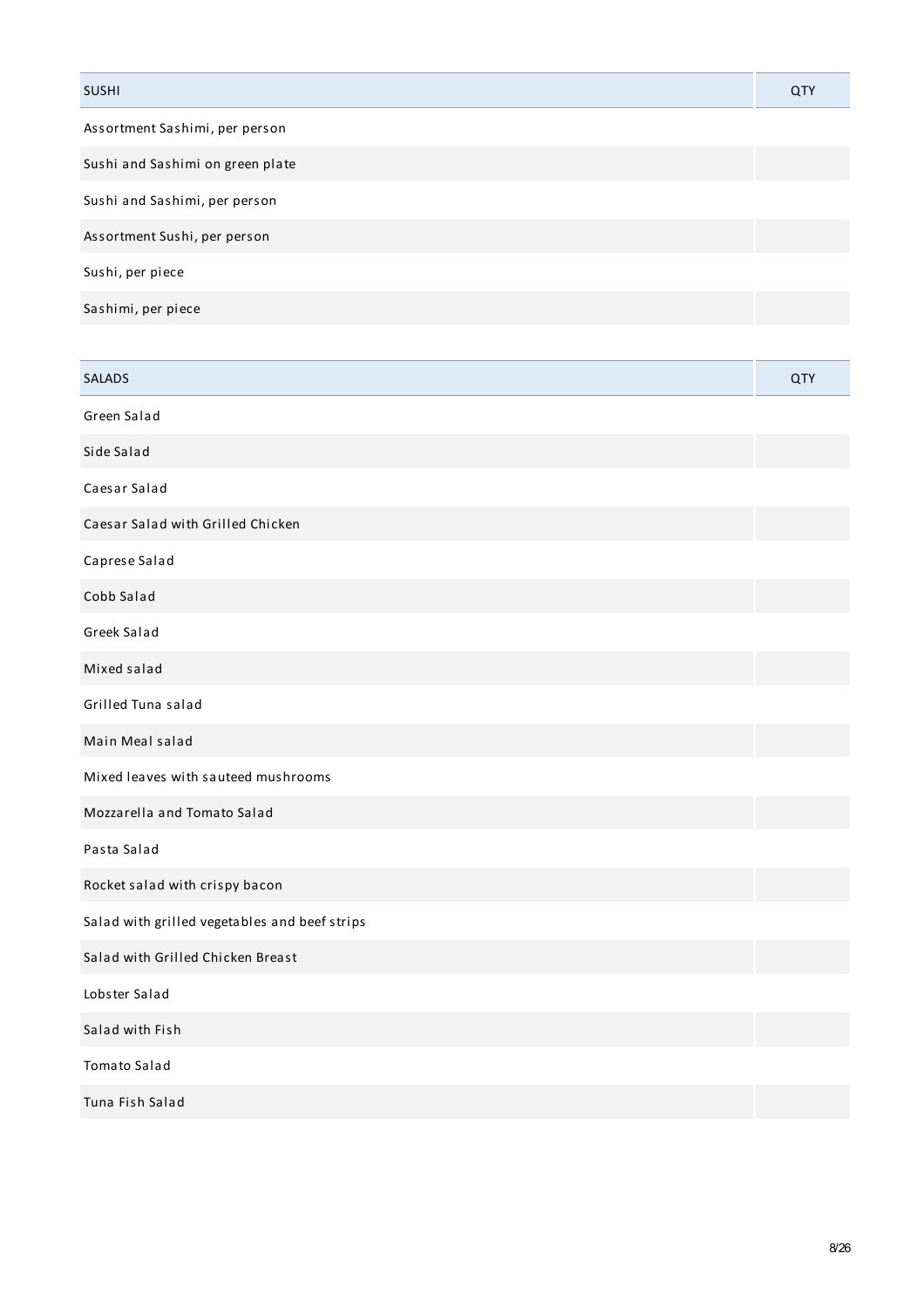| <b>CAVIAR</b>                                            | QTY        |
|----------------------------------------------------------|------------|
| Caviar Condiment                                         |            |
| Beluga Caviar 30gr<br>with Garnish and Spoon             |            |
| Sevruga Caviar 30gr<br>with Garnish and Spoon            |            |
| Beluga Caviar 50gr<br>with Garnish and Spoon             |            |
| Sevruga Caviar 50gr<br>with Garnish and Spoon            |            |
| Bilini's                                                 |            |
|                                                          |            |
| <b>PLATTERS</b>                                          | <b>QTY</b> |
| Snack Tray 1/2, size                                     |            |
| Charcuterie platter, per person                          |            |
| Cheese Tray with crackers<br>american and domestic style |            |
| Cheese Tray with Crackers<br>sliced                      |            |
| Italian Cheese Tray with crackers                        |            |
| Smoked Fish Platter with Garnish                         |            |
| Smoked Fish and Seafood Platter, per person              |            |

| LEBANESE                                    | <b>QTY</b> |
|---------------------------------------------|------------|
| Assorted Mezze Plate served with Pita bread |            |
| Pittabread with Hummus                      |            |

Samose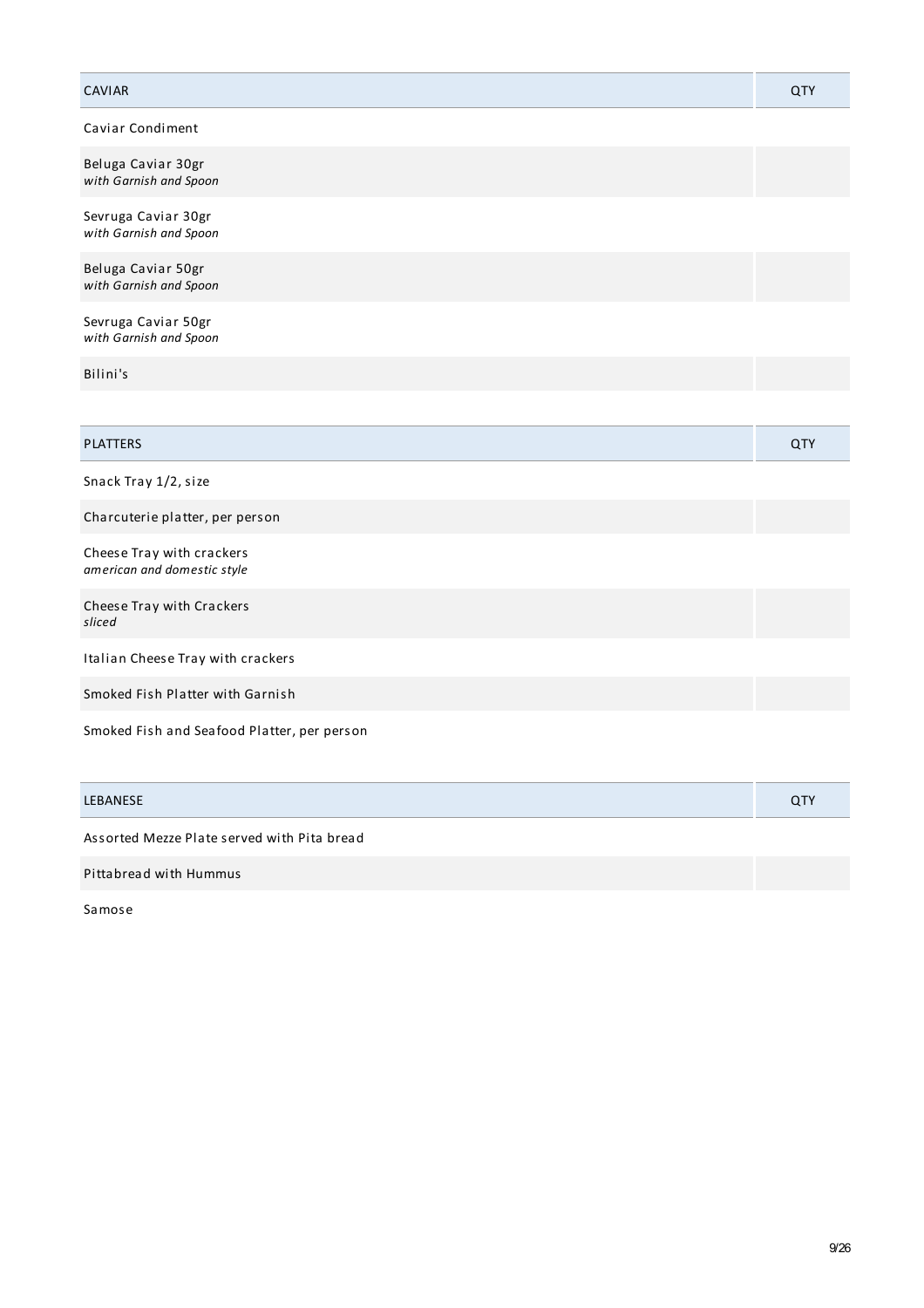| <b>EXTRA GARNISH &amp; SAUCES</b> | QTY |
|-----------------------------------|-----|
| Bag of lettuce                    |     |
| Whole Avocado                     |     |
| Sliced Avocado                    |     |
| Garnish pack                      |     |
| <b>Tomato Roses</b>               |     |
| Fresh Tomato Salsa                |     |
| Guacamole, 500 gr                 |     |
| Hummus, 500 gr                    |     |
| Parsley, per portion              |     |
| Roasted Fennel                    |     |
|                                   |     |
| <b>COLD MEAL SETS</b>             | QTY |
| Sandwich box lunch                |     |
| Lunch Box Cold                    |     |
| <b>Brunch VIP</b>                 |     |
| Kosher Lunch tray Cold VIP        |     |
| The gastronomic fish tray         |     |
| The Vip cold Dinner Tray          |     |
| The Vip cold Lunch Tray           |     |

## HOT MEALS

| <b>SNACKS &amp; STARTERS</b>               | QTY |
|--------------------------------------------|-----|
| Fois Gras with Toast                       |     |
| Bruchetta with Carpaccio and smoked Salmon |     |
| Camembert fried, with jam on the side      |     |
| Dutch Hot Snacks, per piece                |     |
| Bread with Hamburger                       |     |
| Chicken Fingers                            |     |
| Chicken Kebab                              |     |
| Spicy Chicken Wings                        |     |
| Hot Dogs with Garnish                      |     |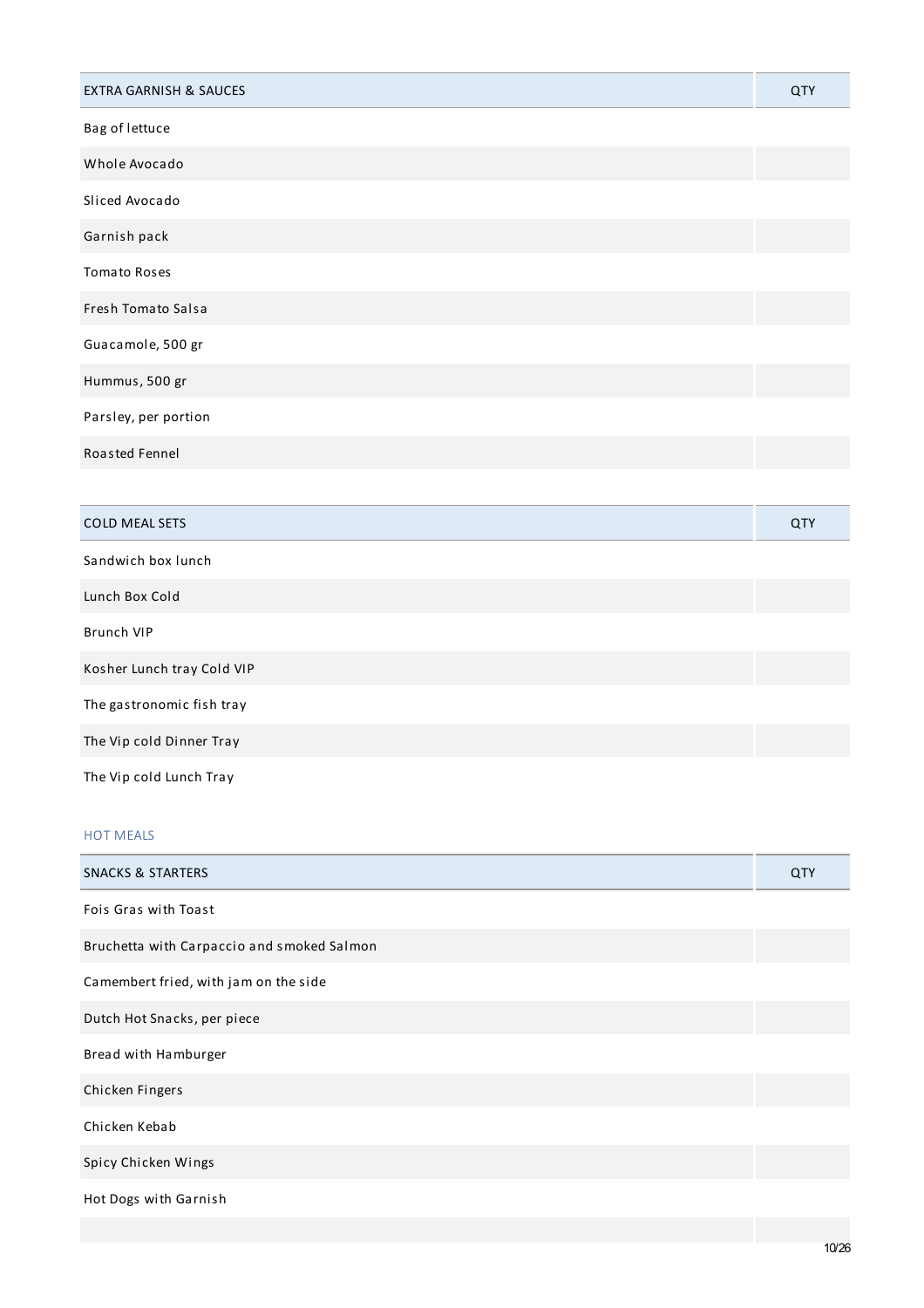| Chicken Satay with Peanut Sauce and Garnish |  |
|---------------------------------------------|--|
| Chicken Satay with Peanut Sauce and Garnish |  |
| Mini Chicken Sate skewer                    |  |
| Croquette with mustard                      |  |
| Assortment Mini Pizza                       |  |
| Assortment Mini Quiches                     |  |
| Mini Sausageroll                            |  |
| <b>Puff Pastry Parcels</b>                  |  |
| Large Pizza                                 |  |
| Quiche                                      |  |
| Spring Rolls, per person                    |  |
| Typical Dutch, per person                   |  |
| Worstenbroodje                              |  |
| Yakitori                                    |  |
| Chicken Drumettes                           |  |
| Chicken Kebab Skewer                        |  |
| Hamburger with garnish                      |  |
| Cheeseburger with garnish                   |  |
| Lamb Kebab Skewer                           |  |
| Camembert fried, with jam on the side       |  |
| Grilled vegetables as a starter             |  |
| Fresh Crab cakes                            |  |
| Grilled Prawn, per piece                    |  |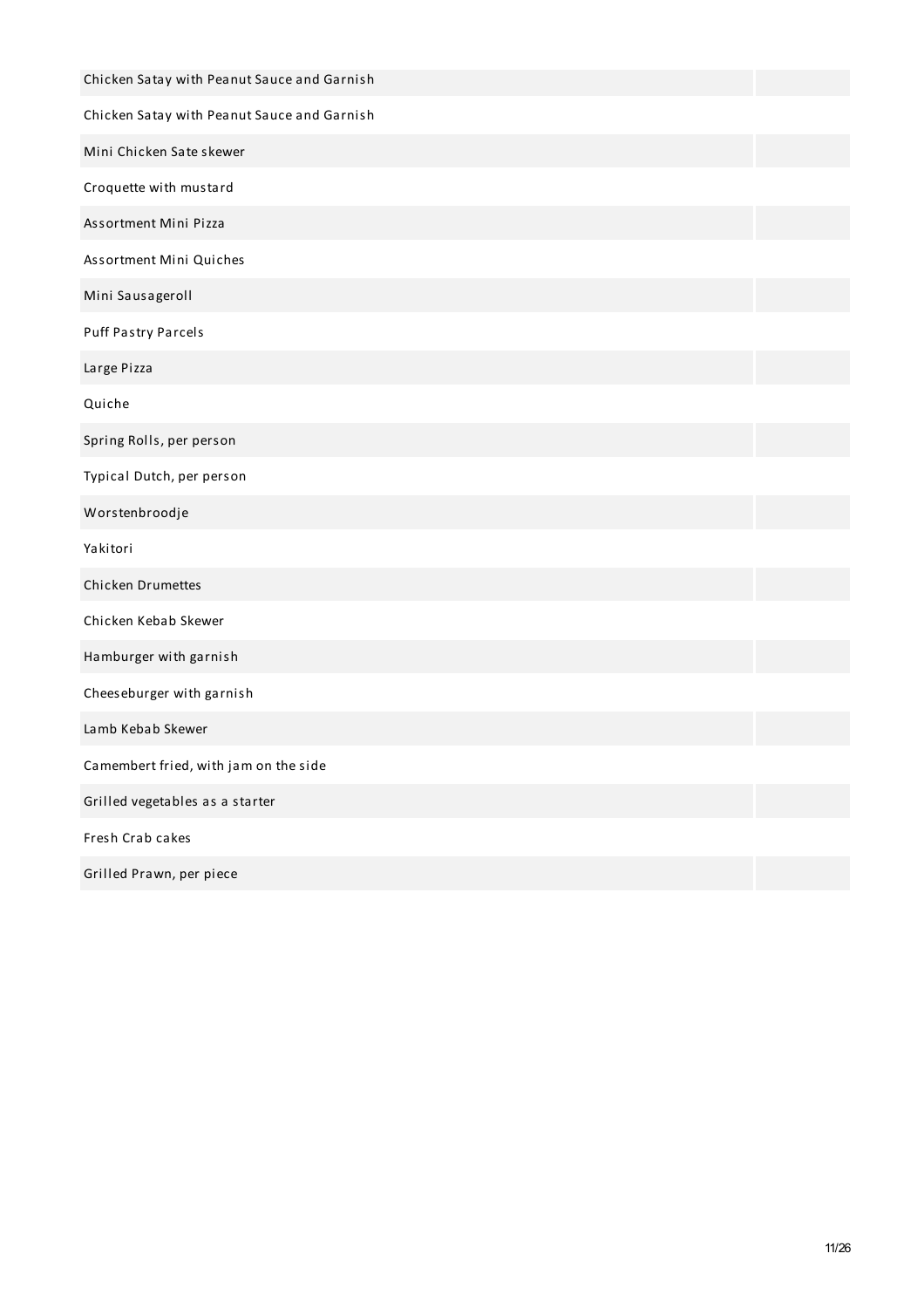| SOUPS                                      | <b>QTY</b> |
|--------------------------------------------|------------|
| Asparagus Soup                             |            |
| Dutch Pea soup with rye bread, per pertion |            |
| Gazpacho, per pertion                      |            |
| Fresh Chicken Broth, per pertion           |            |
| Lentil Soup, per pertion                   |            |
| Lobster Bisque, per pertion                |            |
| Minestrone Soup, per pertion               |            |
| Lobster and Crab Bisque, per pertion       |            |
| Forest Mushroom Soup, per pertion          |            |
| Pumkin Soup, per pertion                   |            |
| Fresh Tomato Bisque, per pertion           |            |
| Beef Consomme, per pertion                 |            |
| Asparagus Soup, 1 Liter                    |            |
| Dutch Pea soup with rye bread, 1 Liter     |            |
| Fresh Chicken Broth, 1 Liter               |            |
| Lentil soup per, 1 Liter                   |            |
| Lentil Soup, 1 Liter                       |            |
| Lobster Bisque, 1 Liter                    |            |
| Lobster and Crab Bisque, 1 Liter           |            |
| Minestrone Soup, 1 Liter                   |            |
| Forest Mushroom Soup, 1 Liter              |            |
| Pumkin Soup, 1 Liter                       |            |
| Beef Consomme, 1 Liter                     |            |
| Fresh Tomato Soup, 1 Liter                 |            |
| Vegetable Soup, 1 Liter                    |            |
| Vegetable Soup                             |            |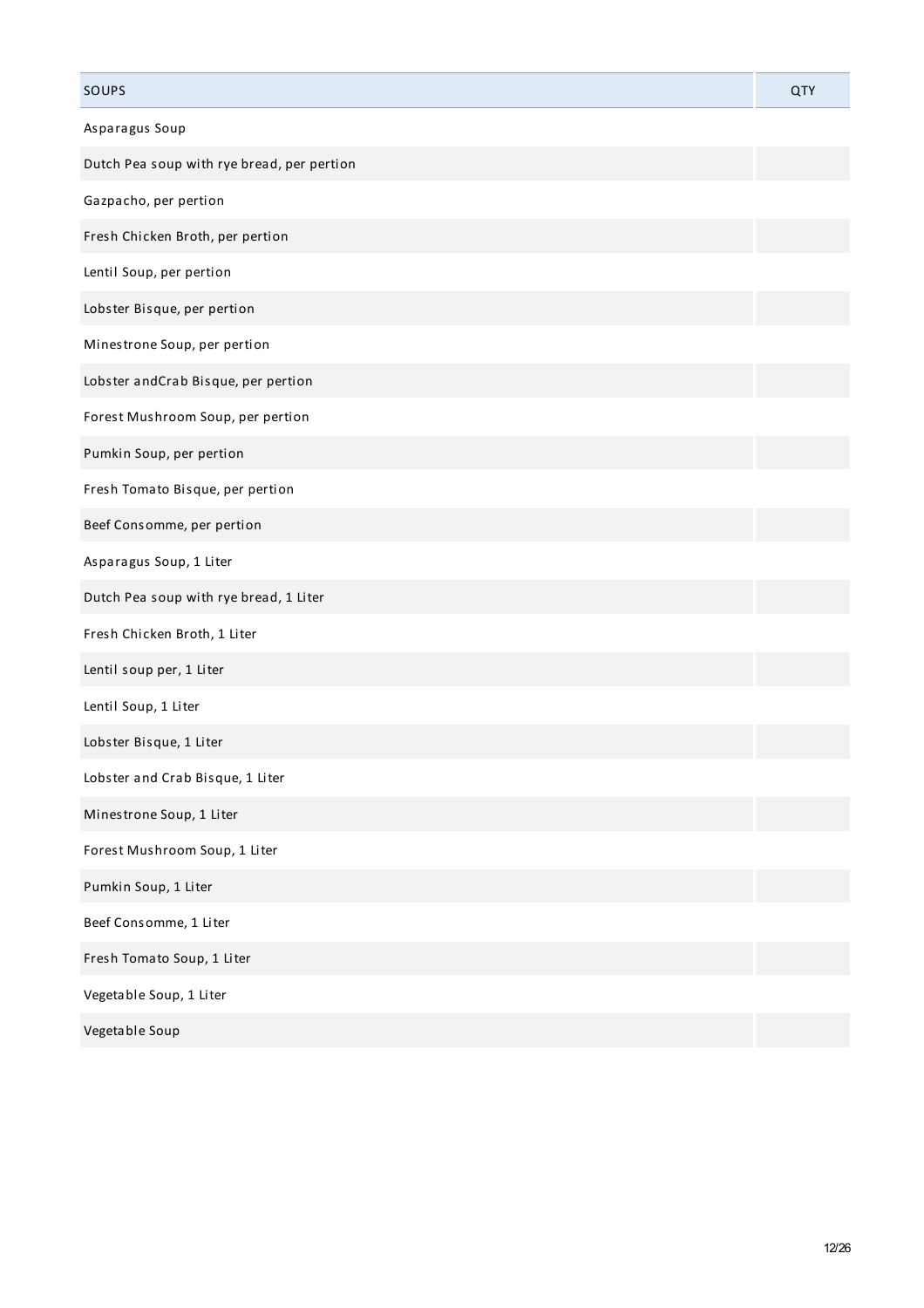| MAIN DISHES - MEAT                 | <b>QTY</b> |
|------------------------------------|------------|
| Pork filet<br>without garnish      |            |
| Stamppot                           |            |
| Veal Cutlet                        |            |
| Cheese burger with garnish         |            |
| Beef Bourguignon                   |            |
| New York strip                     |            |
| Beef Stroganoff                    |            |
| Rack of lamb                       |            |
| Pork Filet                         |            |
| Veal Escalope                      |            |
| Veal Cutles<br>without garnish     |            |
| New York Strip<br>without garnish  |            |
| Tournedos Steak<br>without garnish |            |
| Filet Mignon<br>without garnish    |            |
| Ribeye Steak<br>without garnish    |            |
| Veal<br>without garnish            |            |
| Lamb<br>without garnish            |            |
| Rack of lamb<br>without garnish    |            |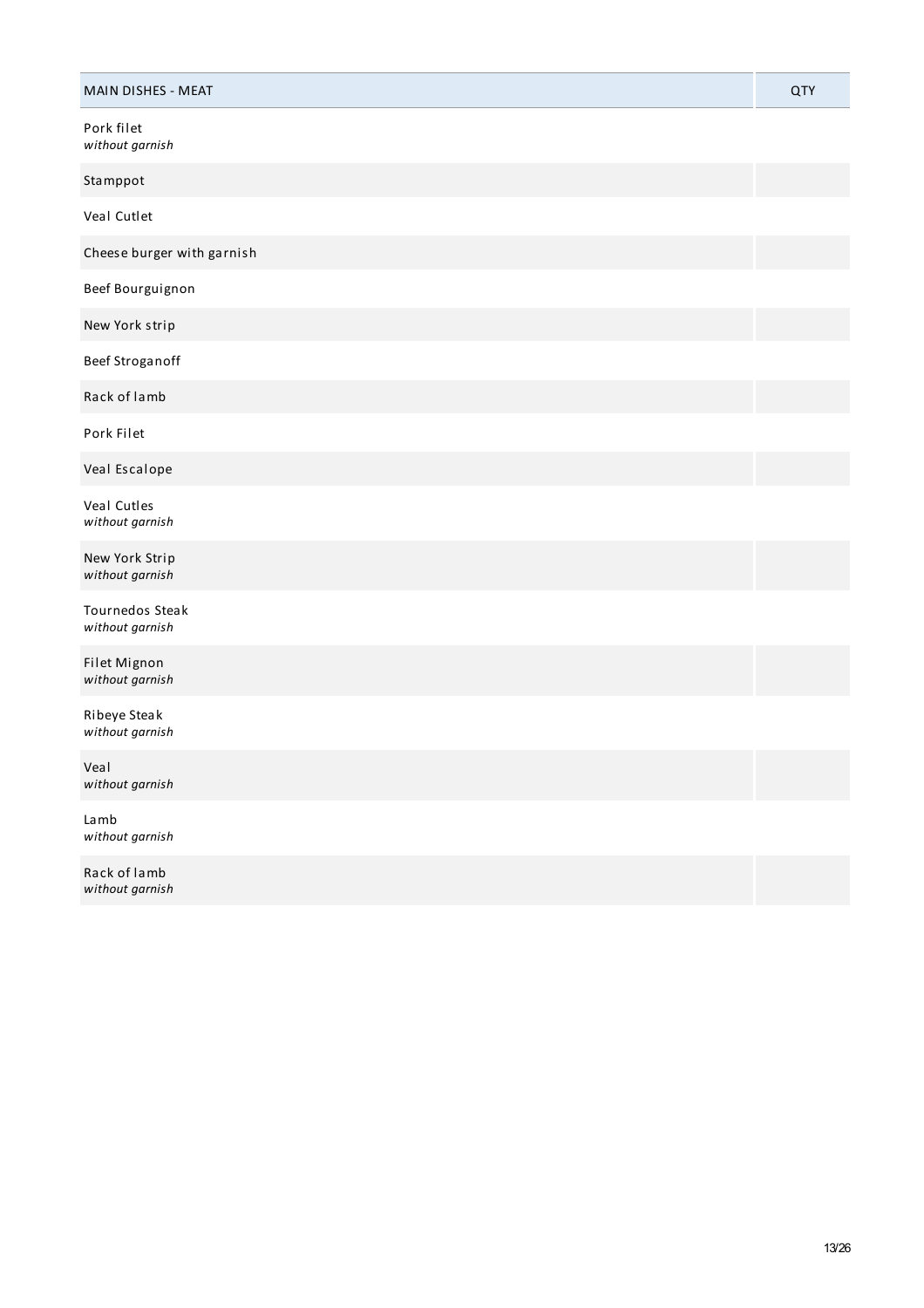| MAIN DISHES - FISH & SEAFOOD                                  | <b>QTY</b> |
|---------------------------------------------------------------|------------|
| Cod fish<br>without garnish                                   |            |
| Seabass filet<br>without garnish                              |            |
| Filet van Griet                                               |            |
| Dorade Filet                                                  |            |
| <b>Steamed Mussels</b>                                        |            |
| Terriyaki Tuna                                                |            |
| Dover Sole                                                    |            |
| Grilled Salmon                                                |            |
| Seabass                                                       |            |
| Dorade filed<br>without garnish                               |            |
| Specialty (e.g. lobster, coquilles, griet)<br>without garnish |            |
| Dover sole<br>without garnish                                 |            |
| Tuna<br>without garnish                                       |            |
| Salmon filet<br>without garnish                               |            |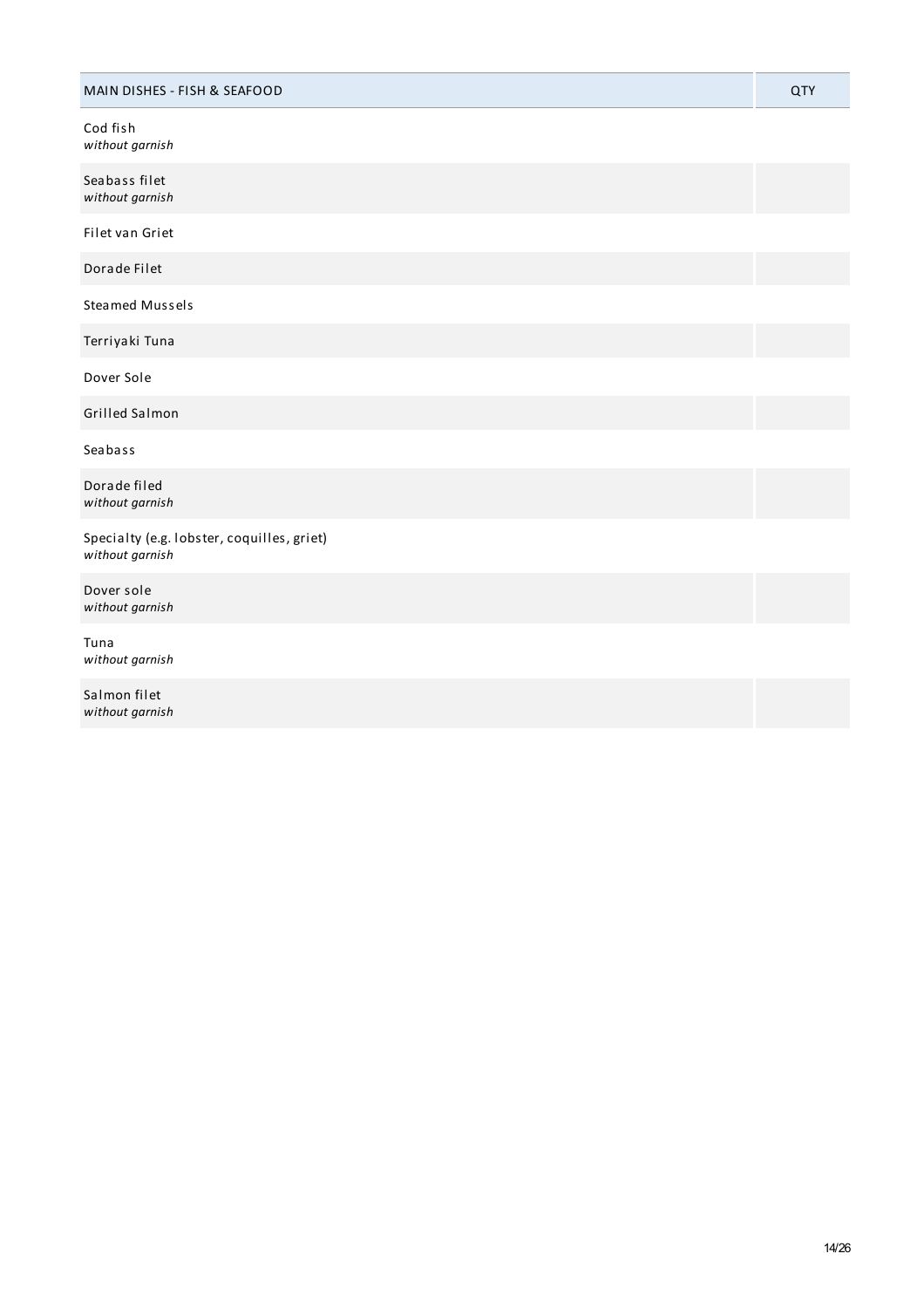| <b>MAIN DISHES - POULTRY</b>                                                          | <b>QTY</b> |
|---------------------------------------------------------------------------------------|------------|
| Whole roast duck 1/2<br>without garnish                                               |            |
| Whole roast duck 1/2                                                                  |            |
| Chicken Curry                                                                         |            |
| Roasted Chicken                                                                       |            |
| Confit duck leg                                                                       |            |
| Pan fried duck breast                                                                 |            |
| Whole roast duck 1/2                                                                  |            |
| Grilled chicken<br>without garnish                                                    |            |
| Roast chicken<br>without garnish                                                      |            |
| Confijt duck leg<br>without garnish                                                   |            |
| Duck breast<br>without garnish                                                        |            |
| MAIN DISHES - VEGETARIAN                                                              | QTY        |
| Spinach Tart                                                                          |            |
| <b>PASTA &amp; RISOTTO</b>                                                            | QTY        |
| Pasta Bolognaise                                                                      |            |
| Chili Con Carne                                                                       |            |
| Lasagna Bolognaise                                                                    |            |
| Vegetarian Lasagna                                                                    |            |
| Linguini With pesto, olive oil and Pecorini cheese                                    |            |
| Pappardelle with fresh poached lobster and crab, served with a lobster and dill sauce |            |
| Vegetarian Pasta Arrabiatta                                                           |            |
| Pasta Penne with pan fried forest mushrooms and chives                                |            |
| Pasta Ravioli filled with ricotta and spinach                                         |            |
| Mushoom risotto                                                                       |            |
| Spaghetti with crispy Bacon                                                           |            |
| Lasagna with Salmon                                                                   |            |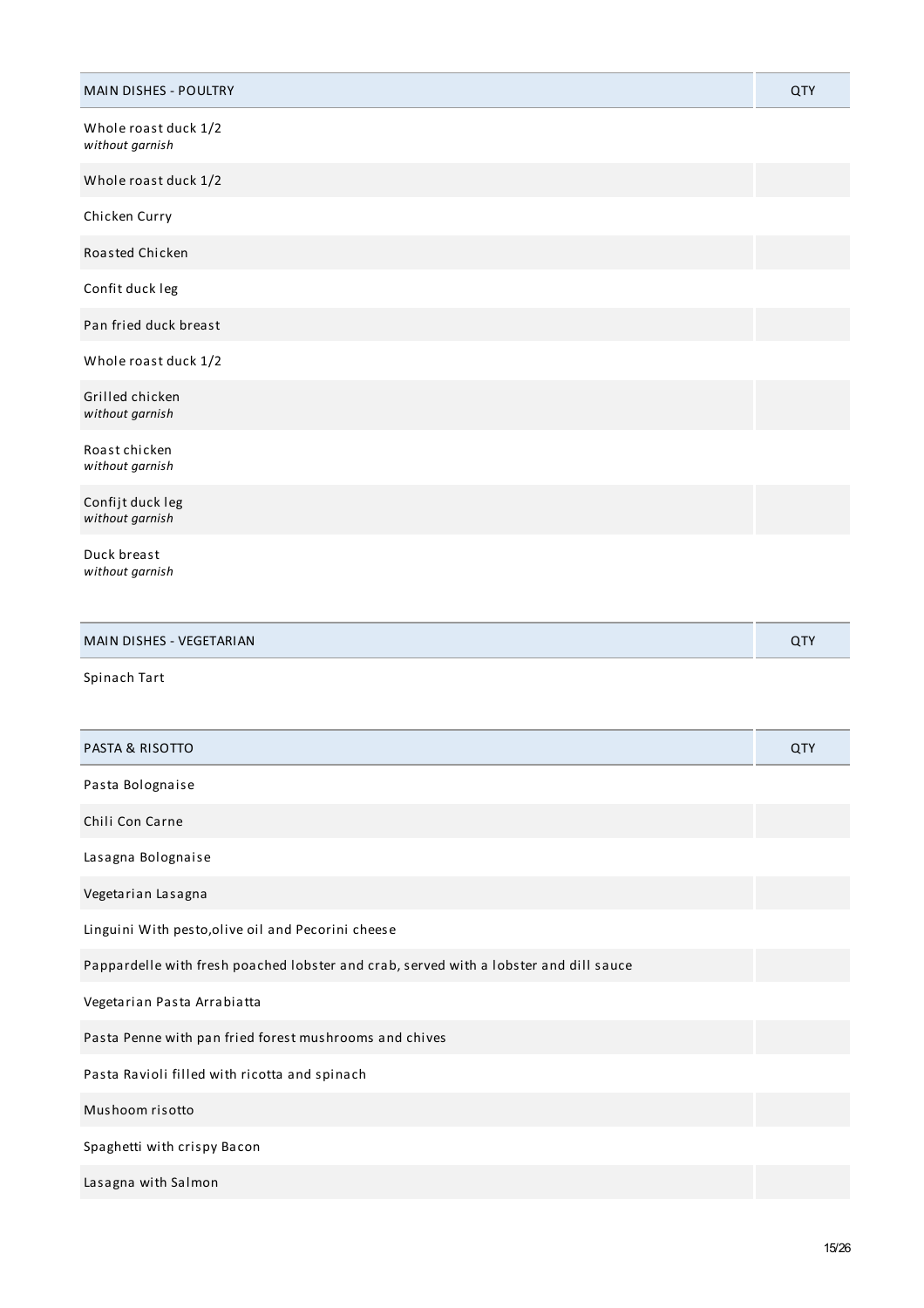| SIDE DISHES        | QTY |
|--------------------|-----|
| Grilled Vegetables |     |
| Vegetables         |     |
| Pasta              |     |
| Potatoes           |     |
| Rice               |     |

| <b>CHILDREN MEALS</b>   | QTY |
|-------------------------|-----|
| Hamburger and Chips     |     |
| Hamburger with Garnish  |     |
| Hot dog and Chips       |     |
| Chicken Cold meal       |     |
| Mac and cheese          |     |
| Penne with tomato sauce |     |
| Pizza Margherita        |     |
| Spaghetti Bolognaise    |     |
| <b>Tomato Soup</b>      |     |

## DESSERTS & FRUIT

| <b>DESSERTS</b>                               | QTY |
|-----------------------------------------------|-----|
| Scones with clotted cream and fruit preserves |     |
| Scones                                        |     |
| Freshly Baked Brownies                        |     |
| Fresh Creme Brulee                            |     |
| Dessert de Luxe                               |     |
| Hopjes Vla                                    |     |
| Mille Feuille, Tompouce                       |     |
| Tiramisu                                      |     |
| Freshly Baked Cupcakes                        |     |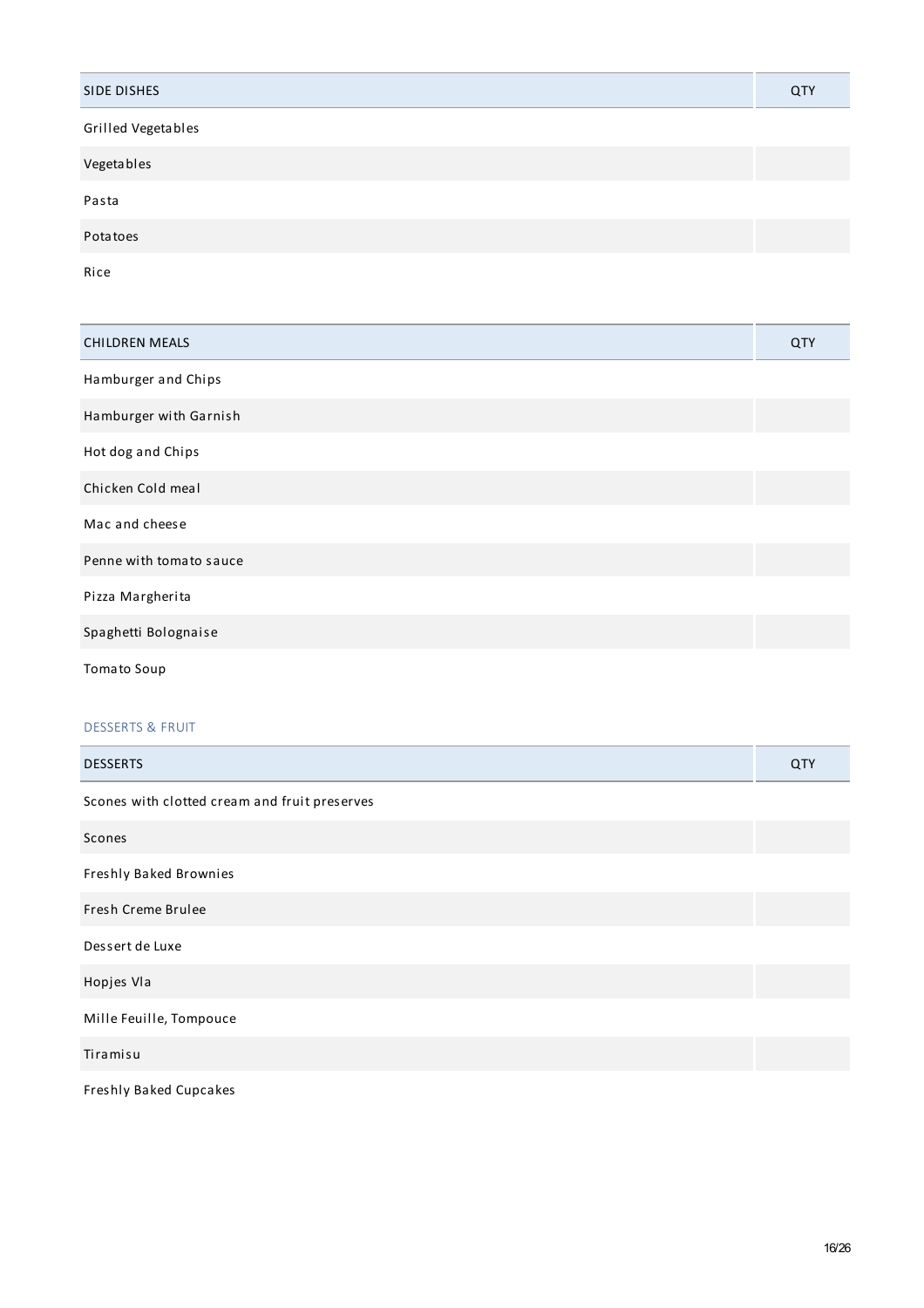| <b>FRUIT</b>                    | <b>QTY</b> |
|---------------------------------|------------|
| Fruit in glass                  |            |
| Grapes, 500 gr                  |            |
| Grapes, per person              |            |
| Fruit skewer                    |            |
| Fruit skewers, per person       |            |
| Fruit skewers Mini              |            |
| Fresh Fruit salad               |            |
| Sliced Fruit                    |            |
| Sliced Fruit, small wave-plate  |            |
| Sliced Fruit, middle wave-plate |            |
| Sliced Fruit square, wave-plate |            |
| Fresh Sliced Fruit, per person  |            |
| Sliced Fruit in glass           |            |
| Fruit Basket, Large             |            |
| Fruit Basket, Medium            |            |
| Fruit Basket, Small             |            |
| Fresh Fruit Basket, per person  |            |
| Fresh Fruit, per piece          |            |

| <b>BERRIES</b>          | QTY |
|-------------------------|-----|
| Blueberries, per person |     |

Fresh Mixed Berries

| <b>CAKES &amp; TARTS</b> | QTY |
|--------------------------|-----|
| 2 Slices of Dutch Cake   |     |
| Whole Apple Pie          |     |
| Freshly Baked Apple Pie  |     |
| Carrot Cake              |     |
| Cheese cake              |     |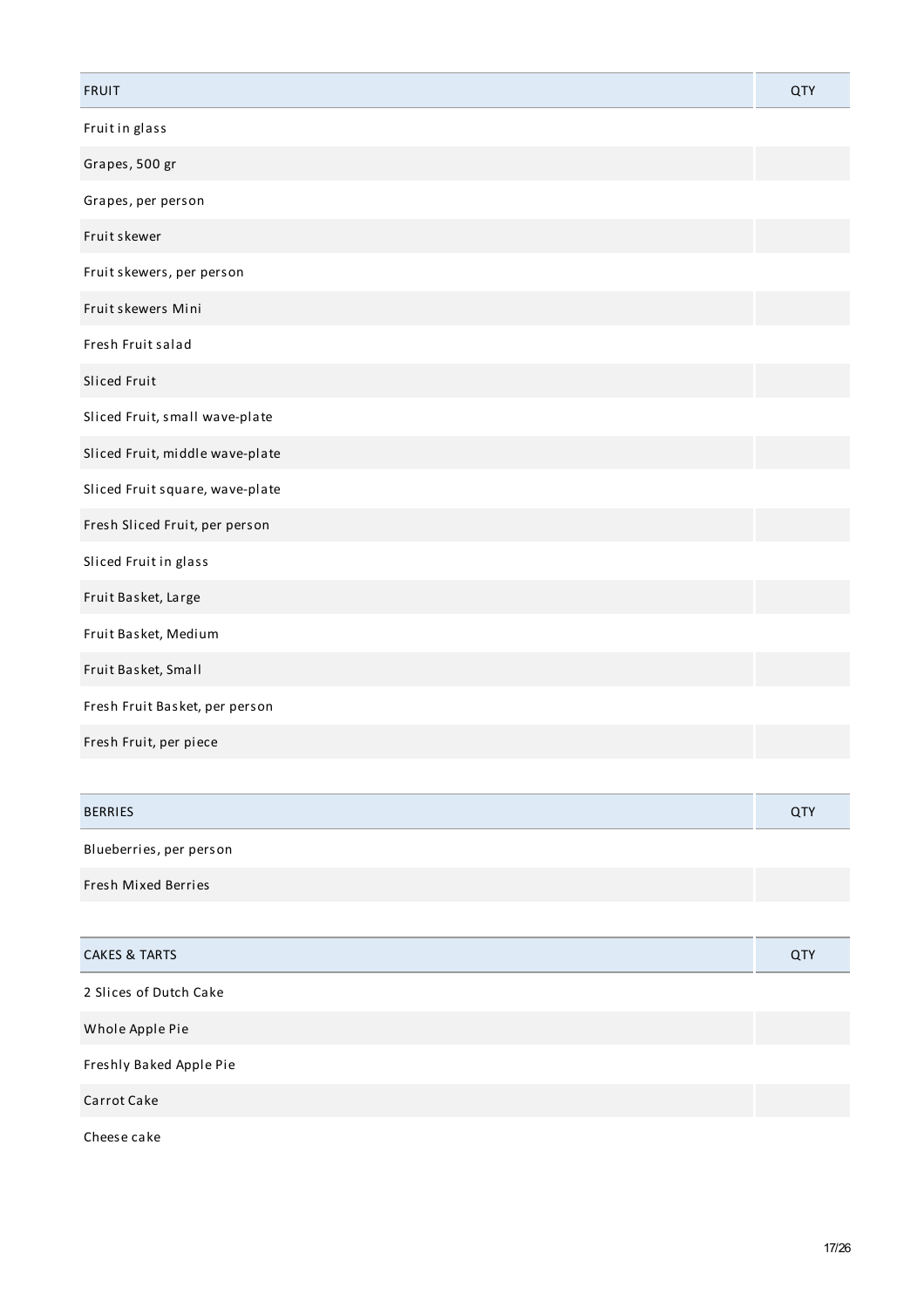| <b>CHOCOLATES &amp; SWEETS</b>           | QTY |
|------------------------------------------|-----|
| Candy Bars                               |     |
| <b>Celebration Bars</b>                  |     |
| Licorice                                 |     |
| Gummi Bears                              |     |
| Toffees                                  |     |
| Winegums                                 |     |
| Candy bar                                |     |
| Luxe Bonbons Huize van Wely              |     |
| Luxery Bonbons Box Huize van Wely        |     |
| Chocolate Truffels, 100 gr               |     |
| Luxery Bonbons/Cigars Box Huize van Wely |     |

| <b>PETIT FOURS</b>                              | QTY |
|-------------------------------------------------|-----|
| Selection of petit fours and afternoon pastries |     |
| Assortment Frivolitees                          |     |
| Macarons                                        |     |
| <b>Assortment Petit Fours</b>                   |     |
| Stawberries in Chocolate                        |     |

| <b>COOKIES</b>                | QTY |
|-------------------------------|-----|
| Freshly Baked American Cookie |     |
| Freshly baked Cookies         |     |
| Cookies Huize v Wely          |     |
|                               |     |
| <b>SWEET PASTRY</b>           | QTY |
| Pastries                      |     |
| Afternoon Pastries            |     |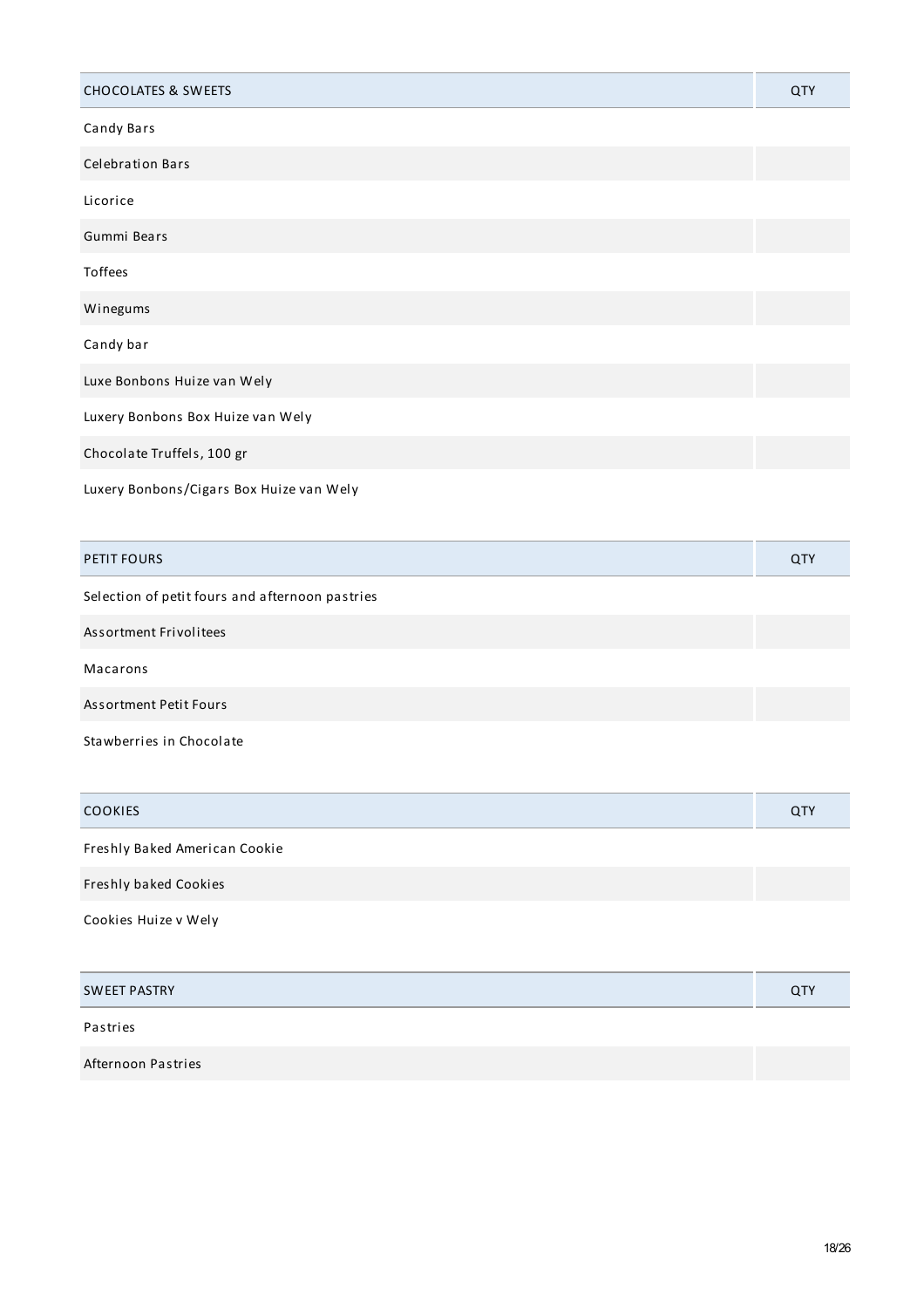| <b>PANCAKES</b>                             | <b>QTY</b> |
|---------------------------------------------|------------|
| Caramel Waffles, individual<br>stroopwafels |            |
| Dutch mini pancakes                         |            |
| Filled Crepe                                |            |
| <b>ICE CREAM</b>                            | <b>QTY</b> |
| Hagendasz Eis, 100 ml                       |            |
| Hagendasz Eis ,500 ml                       |            |
| Hagendasz Ice Cream scoop, per person       |            |
| <b>BEVERAGES</b>                            |            |
| MINERAL WATER                               | <b>QTY</b> |
| Coconut water, 0.33 Liter                   |            |
| Earth Water, 500 ml                         |            |
| Evian, 0.5 Liter                            |            |
| Evian, 1 Liter                              |            |
| Evian, 1.5 Liter                            |            |
| Evian, 0.33 Liter                           |            |
| Fiji Water, 0.5 Liter                       |            |
| Perrier, 250 ml                             |            |
| Perrier, 750 ml                             |            |
| San Pellegrino, 250 ml                      |            |
| San Pellegrino, 750 ml                      |            |
| Spa Reine, 1.5 Liter                        |            |
| Vittel, 0.5 Liter                           |            |

Voss water, 0.5 Liter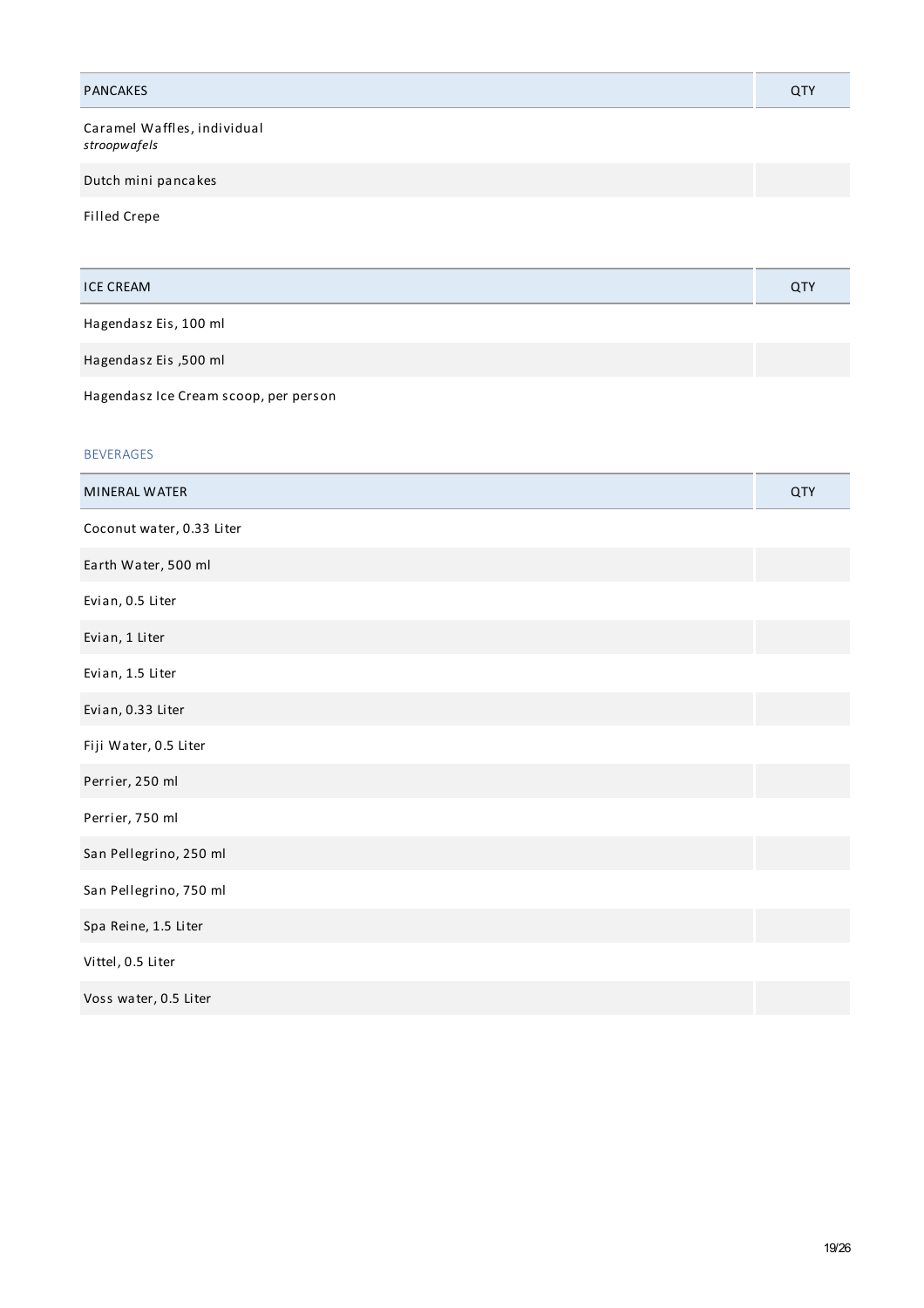| <b>SOFT DRINKS</b>       | QTY |
|--------------------------|-----|
| Cans of Redbull          |     |
| Cans of Softdrink        |     |
| Cans of Softdrink        |     |
| Coca Cola, 1.5 liter     |     |
| Ice tea Lemon, 0.5 Liter |     |
| Ice tea Peach, 0.5 Liter |     |
| Tonic Water, 1 Liter     |     |

| <b>JUICES</b>                                 | <b>QTY</b> |
|-----------------------------------------------|------------|
| Fresh Pomegranata, 1 Liter                    |            |
| Fresh Apple Juice, 0.5 Liter                  |            |
| Fresh Apple Juice, 1 Liter                    |            |
| Appel juice, 1 Liter                          |            |
| Fresh Cocktail Juice, 1 Liter                 |            |
| Fresh Cranberry Juice, 1 Liter                |            |
| Freshly Squeezed Cucumber Juice, 1 Liter      |            |
| Fresh Apple Juice with Celery, 1 Liter        |            |
| Fresh Tomato Juice, 0.25 Liter                |            |
| Fresh Tomato Juice, 0.5 Liter                 |            |
| Fresh Tomato Juice, 1 Liter                   |            |
| Freshly squeezed Passion Fruit Juice, 1 Liter |            |
| Fresh Grapefruit Juice, 0.5 Liter             |            |
| Fresh Grapefruit Juice, 1 Liter               |            |
| Fresh Mango Juice, 1 Liter                    |            |
| Fresh Mango Juice, 1 Liter                    |            |
| Freshly Squeezed Orange Juice, 0.25 Liter     |            |
| Freshly Squeezed Orange Juice, 0.5 Liter      |            |
| Freshly Squeezed Orange Juice, 1 Liter        |            |
| Apple Juice Carton                            |            |
| Grapefruit juice, 1 Liter                     |            |
| Mango Juice,1 Liter                           |            |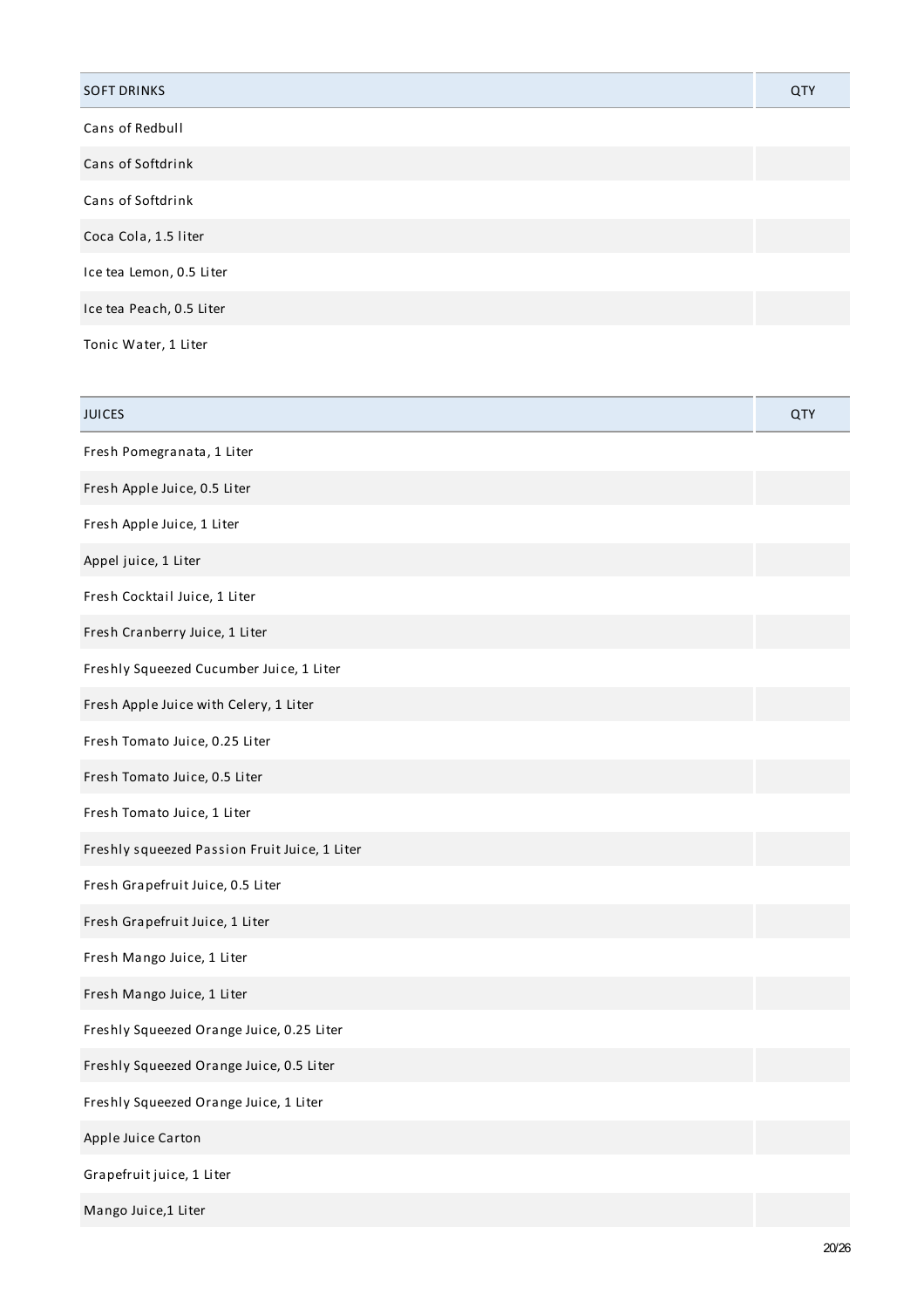| Orange Juice, 1 Liter                      |     |
|--------------------------------------------|-----|
| Pineapple Juice, 1 Liter                   |     |
| Tomato Juice, 1 Liter                      |     |
| Freshly Squeezed Parsley Juice, 1 Liter    |     |
| Fresh Pear Juice, 1 Liter                  |     |
| Fresh Pineapple juice, 1 Liter             |     |
| Bottles of Juice                           |     |
| Freshly Squeezed Watermelon Juice, 1 Liter |     |
| Fresh Carrot Juice, 0.5 Liter              |     |
| Fresh Carrot Juice, 1 Liter                |     |
|                                            |     |
| MILK & CREAM                               | QTY |
| Fresh Organic Milk, 1 Liter                |     |
|                                            |     |
| Fresh Skimmed Milk, 0.25 Liter             |     |
| Fresh Skimmed Milk, 0.5 Liter              |     |
| Fresh Skimmed Milk, 1 Liter                |     |
| Fresh Whole Milk, 0.25 Liter               |     |
| Fresh Whole Milk, 0.5 Liter                |     |
| Fresh Whole Milk, 1 Liter                  |     |
| Milk UHT                                   |     |
| Rice Milk, 1 Liter                         |     |
| Fresh Buttermilk,1 Liter                   |     |
| Chocomel, 1 Liter                          |     |
| Coffee Cream, 0.5 Liter                    |     |

| <b>SMOOTHIES</b>           | <b>QTY</b> |
|----------------------------|------------|
| Fresh Smoothie, 0.25 Liter |            |
| Fresh Smoothie, 1 Liter    |            |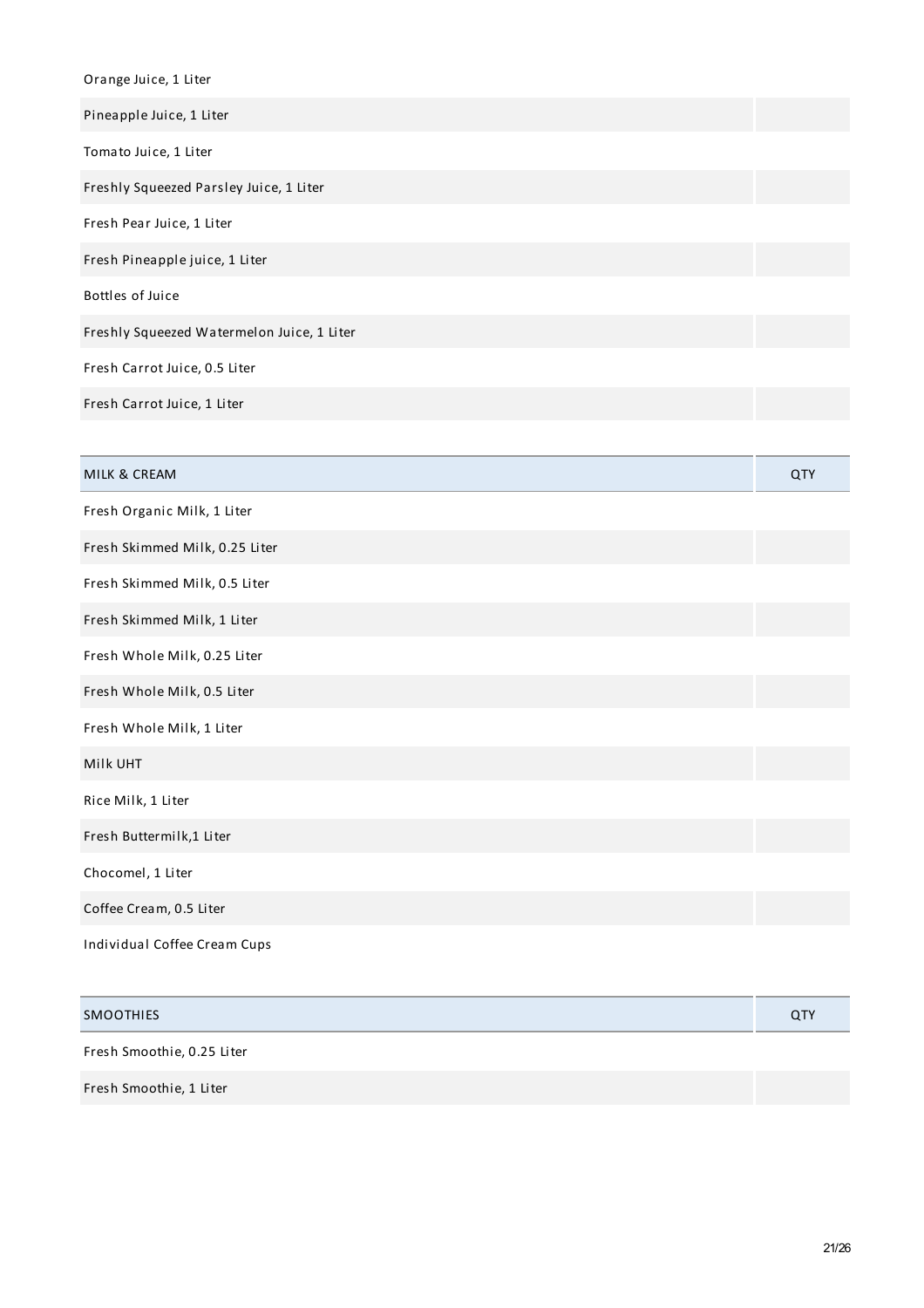| <b>BEER</b> |  |
|-------------|--|
|             |  |

Can of Beer (local)

Bottle of Beer (local)

Import Beer (per bottle of can)

| <b>CHAMPAGNE</b>                            | <b>QTY</b> |
|---------------------------------------------|------------|
| <b>Billecart Salmon Brut Reserve</b>        |            |
| Bollinger Champagne                         |            |
| Champagne Dom Perignon                      |            |
| Krug Champagne                              |            |
| Laurent Perrier la Cuvee Brut               |            |
| Louis Roederer Champagne Rose               |            |
| Brut Champagne Moet and Chandon             |            |
| Brut Champagne Moet and Chandon, 375 ml     |            |
| Brut Champagne Moet and Chandon Ice, 750 ml |            |
| Brut Champagne Moet and Chandon Rose        |            |
| Champagne Piper Heidsieck Brut              |            |
| Ruinart Rose, 750 ml                        |            |
| Champagne Laurent Perrier Demi Sec          |            |
| Ruinart Champagne, 750 ml                   |            |
| Veuve Clicquot La Grande Dame               |            |
| Champagne Comtes Taittinger                 |            |
|                                             |            |
| <b>LEMON</b>                                | <b>QTY</b> |
| Sliced Lemon                                |            |
|                                             |            |

Whole Lemon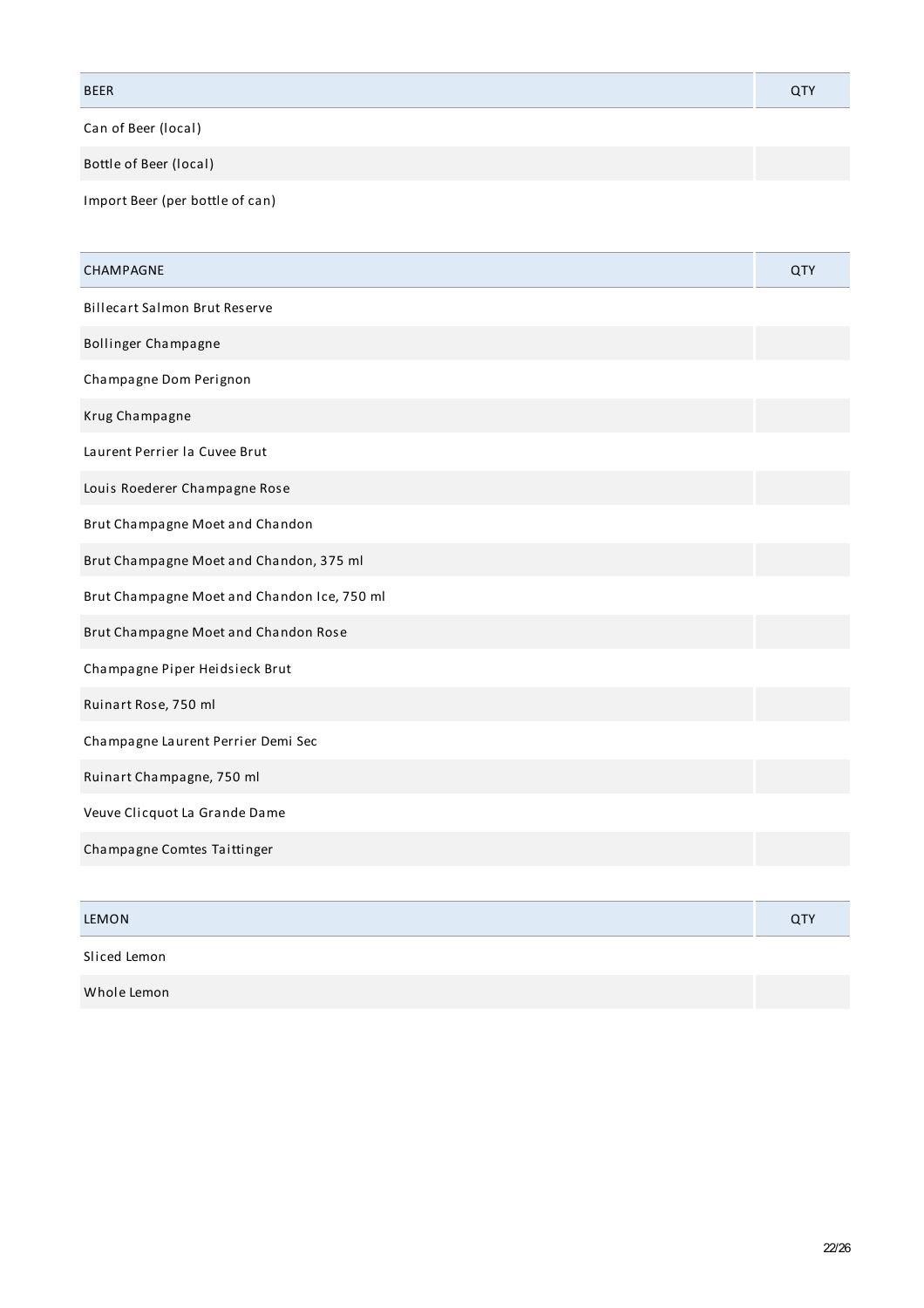| <b>HOT BEVERAGES</b>                            | QTY |
|-------------------------------------------------|-----|
| Starbuck coffee Beans Pokes place roast, 500 gr |     |
| Nescafe Coffee                                  |     |
| Box of Tea                                      |     |
| Box of Earl Grey Tea                            |     |
| Box of English Tea                              |     |
|                                                 |     |
| <b>WHITE WINE</b>                               | QTY |
| Sake                                            |     |
| Small Bottles of White Wine                     |     |
| Bottle of Chardonnay                            |     |
|                                                 |     |
| <b>RED WINE</b>                                 | QTY |
| Bottle of Cabernet Sauvignon                    |     |
| Bottle of red Wine                              |     |

Small Bottles of Red Wine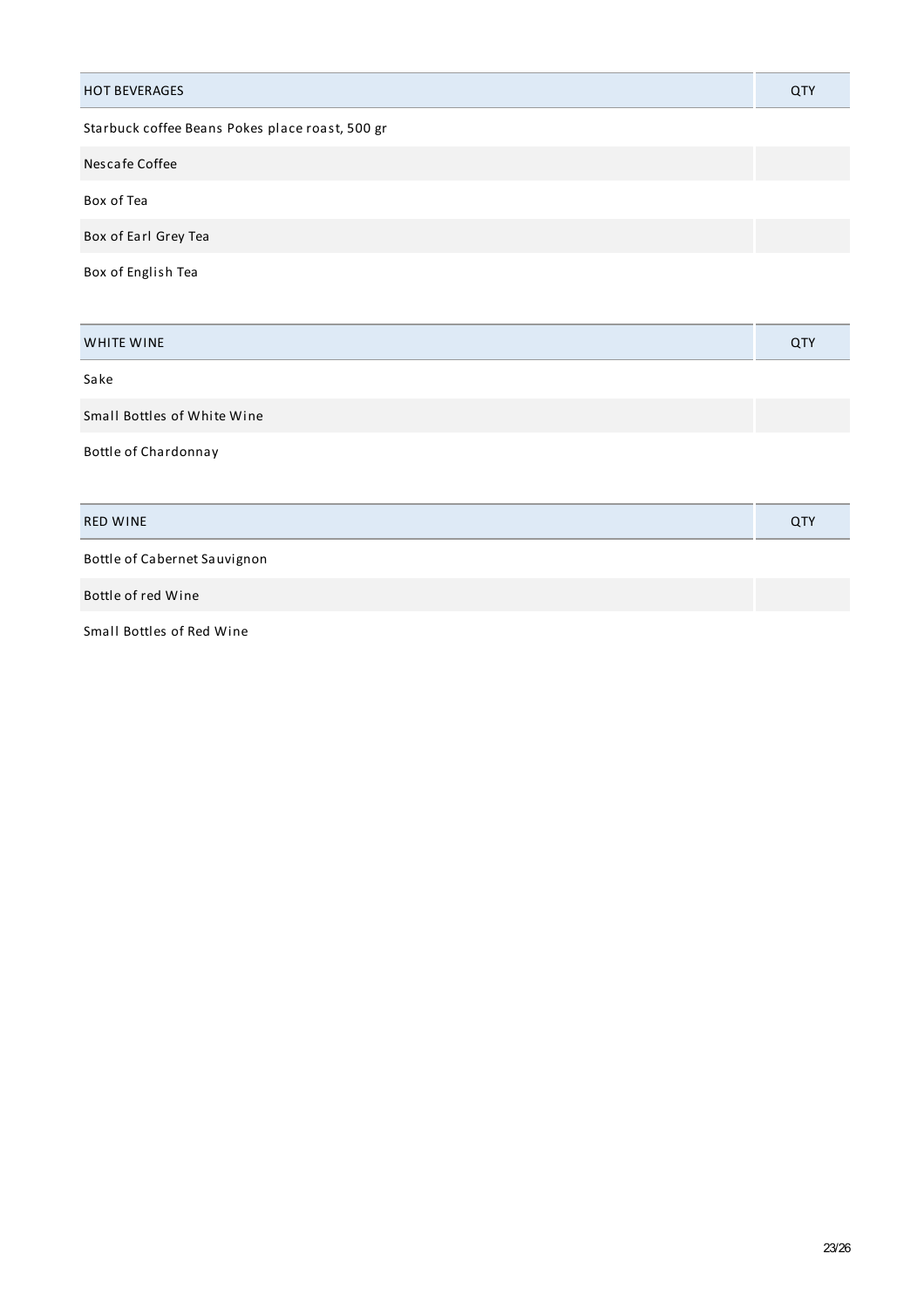| <b>SPIRITS</b>               | <b>QTY</b> |
|------------------------------|------------|
| Absolut Vodka, 375 ml        |            |
| Absolut Vodka, 750 ml        |            |
| Bacardi Superior, 5 cl       |            |
| Bacardi Superior, 750ml      |            |
| Chopin Vodka                 |            |
| Cognac Hennessey XO          |            |
| Smirnoff Vodka, 5 cl         |            |
| Vodka Grey Goose, 70cl       |            |
| Vodka Tito                   |            |
| Chivas Regal                 |            |
| Johnnie Walker Blue label    |            |
| Whiskey Johnnie Walker, 5 cl |            |
| Gin Hendricks, 5cl           |            |
| Cognac Hennessy              |            |
| Gin Hendricks                |            |
| Jack Daniels, 700 ml         |            |
| Whiskey Woodford             |            |

### NON-FOOD

| ICE |  |
|-----|--|
|     |  |

Dry Ice including cooler box

| ~ ' | MENU CARD PRINTING |  |
|-----|--------------------|--|
|-----|--------------------|--|

## Printed Menus

| NEWSPAPERS & MAGAZINES |  |
|------------------------|--|
|                        |  |

## Pick Up Dutch Newspapers

| PRINTED MENU<br>~- |
|--------------------|
|--------------------|

Greeting Card